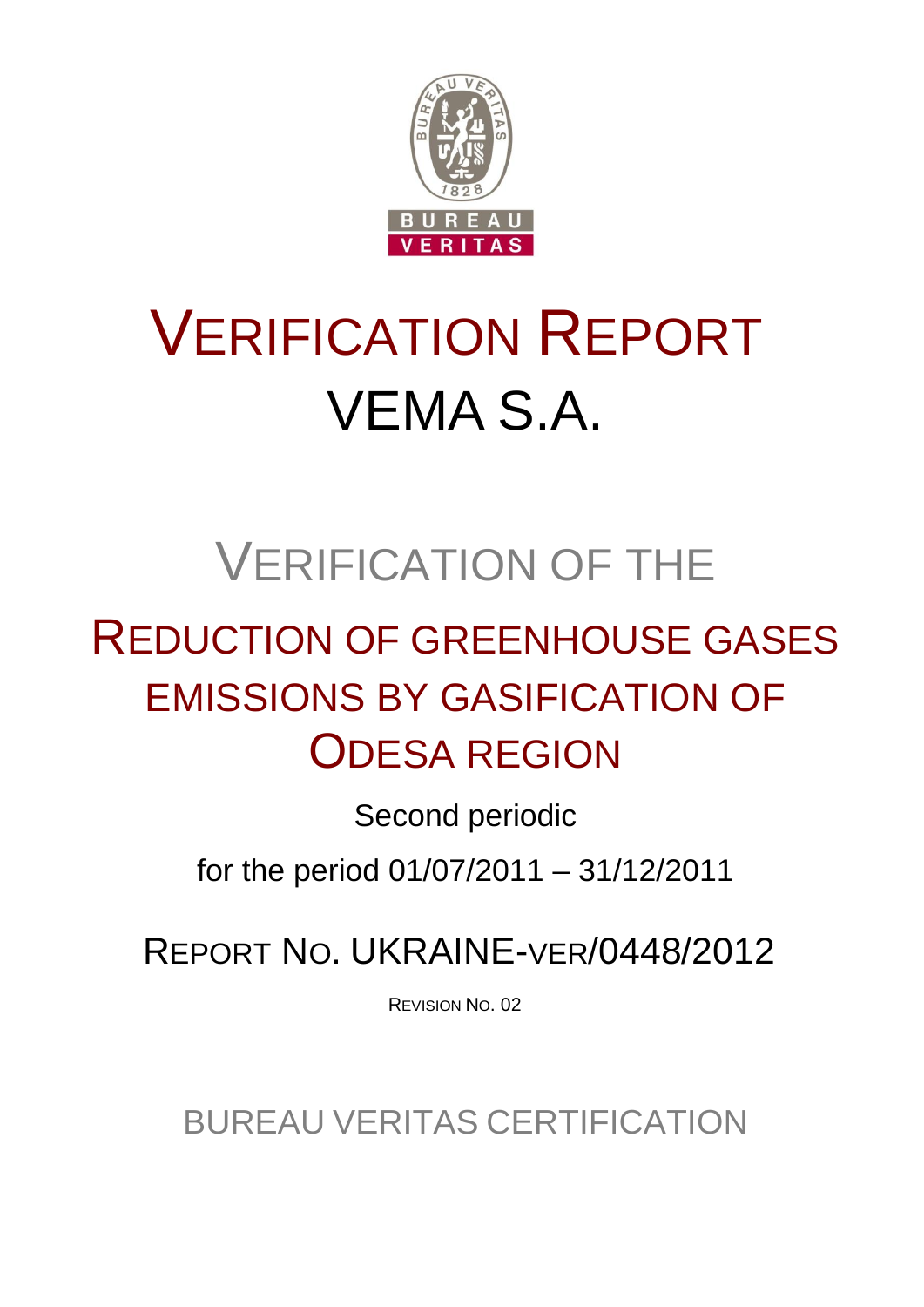

#### VERIFICATION REPORT

| Date of first issue:<br>26/02/2012 | Organizational unit:<br><b>Bureau Veritas Certification</b><br><b>Holding SAS</b> |  |
|------------------------------------|-----------------------------------------------------------------------------------|--|
| Client:                            | Client ref.:                                                                      |  |
|                                    | Fabian Knodel                                                                     |  |
| VEMA S.A.                          |                                                                                   |  |

Summarv:

Bureau Veritas Ceгtification has made the second periodic verification for the period from July 1, 2011 to ОесетЬег 31, 2011 of the "Reduction of greenhouse gases emissions Ьу gasification of Odesa region" project of VEMA S.A., located in Odesa region, Ukraine, and applying JI specific approach, оп the basis of UNFCCC criteria for the JI, as well as criteria given to provide for consistent pгoject operations, monitoring and repoгting. UNFCCC criteria refer to Aгticle 6 of the Kyoto Protocol, the JI rules and modalities and the subsequent decisions by the JI Supervisory Committee, as well as the host country criteria.

The verification scope is defined as a periodic independent review and ex post determination by the Accredited Entity of the monitored reductions in GHG emissions duгing defined verification period, and consisted of the following three phases: i) desk review of the monitoring report against project design and the baseline and monitoring plan; ii) follow-up inteгviews with project stakeholders; iii) resolution of outstanding issues and the issuance of the final verification гepoгt and opinion. The overall verification, fгom Contract Review to Verification Repoгt & Opinion, was conducted using Bureau Veritas Ceгtification internal procedures.

The first output of the verification process is a list of Clarification, Corrective Actions Requests, Forward Actions Requests (CR, CAR and FAR), presented in Appendix А.

In summary, Bureau Veritas Ceгtification confirms that the project is implemented as planned and described in approved pгoject design documents. Installed equipment being essential for generating emission reduction runs reliabIy and is calibrated appгopriately. The monitoring system is in place and the project is generating GHG emission reductions. The GHG emission reduction is calculated accurately and without material errors, omissions, ог misstatements, and the ERUs totalize 552047 tonnes of СО2 equivalent for the monitoring period from 01/07/2011 to 31/12/2011.

Our opinion relates to the project's GHG emissions and resulting GHG emission reductions repoгted and related to the approved project baseline and monitoring, and its associated documents.

| Report No.:                                                                                                                      |                 | Subject Group:         |  |                                                                                          |  |  |  |
|----------------------------------------------------------------------------------------------------------------------------------|-----------------|------------------------|--|------------------------------------------------------------------------------------------|--|--|--|
| UKRAINE-ver/0448/2012                                                                                                            | JI              |                        |  |                                                                                          |  |  |  |
| Project title:<br>Reduction of greenhouse gases emissions<br>bv<br>gasification of Odesa region                                  |                 |                        |  |                                                                                          |  |  |  |
| Work carried out by:<br>K. Zinevych – Team Leader, Climate Change<br>Verifier<br>O. Kuzmenko - Team Member, technical specialist |                 |                        |  |                                                                                          |  |  |  |
| Work reviewed by:                                                                                                                |                 |                        |  |                                                                                          |  |  |  |
| Ivan Sokolov - Internal Technical Reviewer                                                                                       |                 |                        |  | No distribution without permission from the<br>Client or responsible organizational unit |  |  |  |
| Work approved by:<br>Flavio Gomes - Operational Manager                                                                          |                 |                        |  | Limited distribution                                                                     |  |  |  |
| Date of this revision:<br>06/03/2012                                                                                             | Rev. No.:<br>02 | Number of pages:<br>31 |  | Unrestricted distribution                                                                |  |  |  |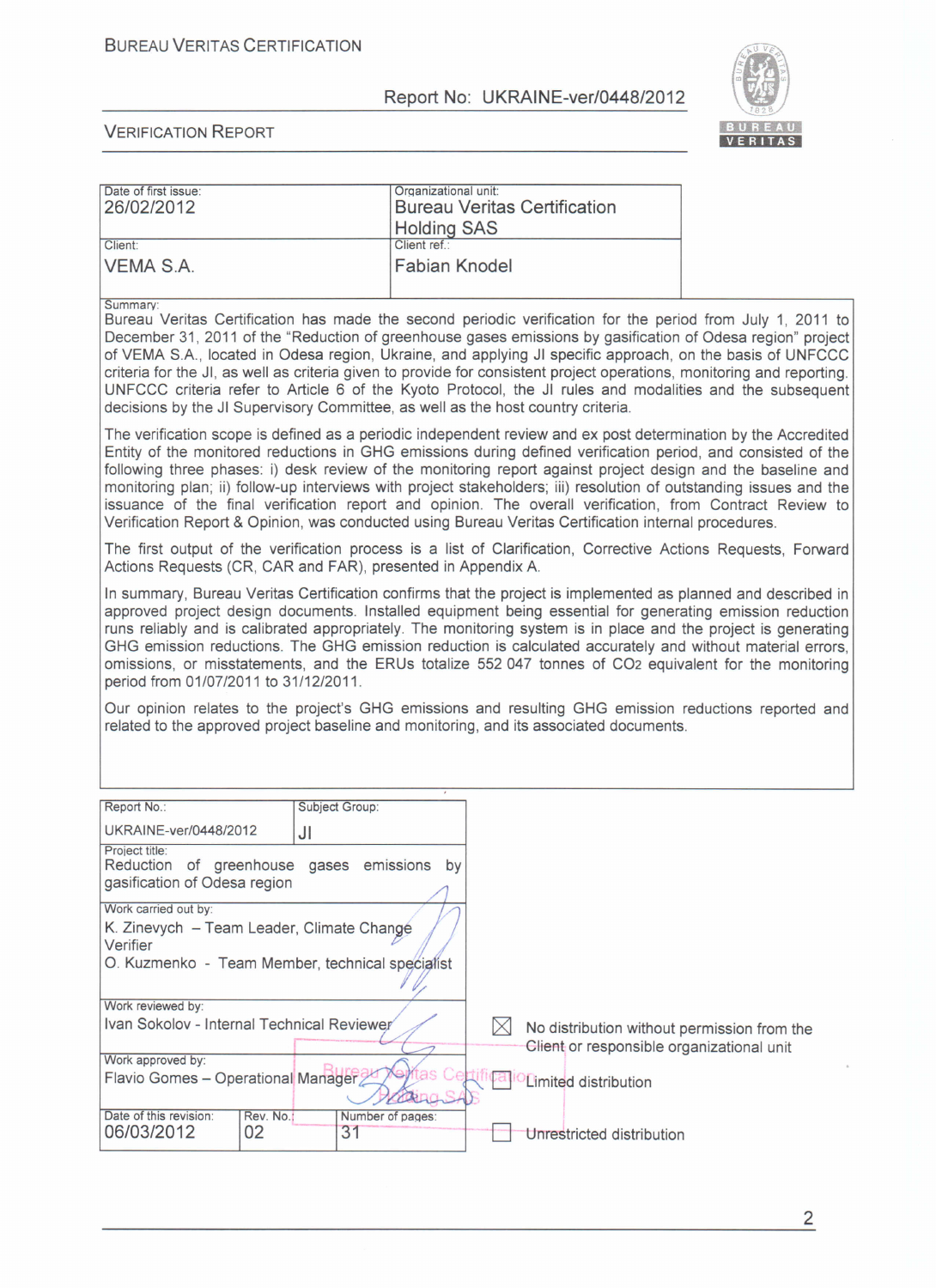

VERIFICATION REPORT

# *Table of Contents Page*

| $\mathbf{1}$   |                                                                              |                |
|----------------|------------------------------------------------------------------------------|----------------|
| 1.1            | Objective                                                                    | 4              |
| 1.2            | Scope                                                                        | $\overline{4}$ |
| 1.3            | <b>Verification Team</b>                                                     | $\overline{4}$ |
| $\overline{2}$ |                                                                              |                |
| 2.1            | <b>Review of Documents</b>                                                   | 5              |
| 2.2            | Follow-up Interviews                                                         | 6              |
| 2.3            | Resolution of Clarification, Corrective and Forward Action<br>Requests       | 6              |
| 3              |                                                                              |                |
| 3.1            | Remaining issues and FARs from previous verifications                        | $\overline{7}$ |
| 3.2            | Project approval by Parties involved (90-91)                                 | $\overline{7}$ |
| 3.3            | Project implementation (92-93)                                               | 8              |
| 3.4            | Compliance of the monitoring plan with the monitoring<br>methodology (94-98) | 10             |
| 3.5            | Revision of monitoring plan (99-100)                                         | 10             |
|                |                                                                              |                |
| 3.6            | Data management (101)                                                        | 10             |
| 3.7            | Verification regarding programmes of activities (102-110)                    | 12             |
| 4              |                                                                              |                |
| 5              |                                                                              |                |
|                | APPENDIX A: PROJECT VERIFICATION PROTOCOL  17                                |                |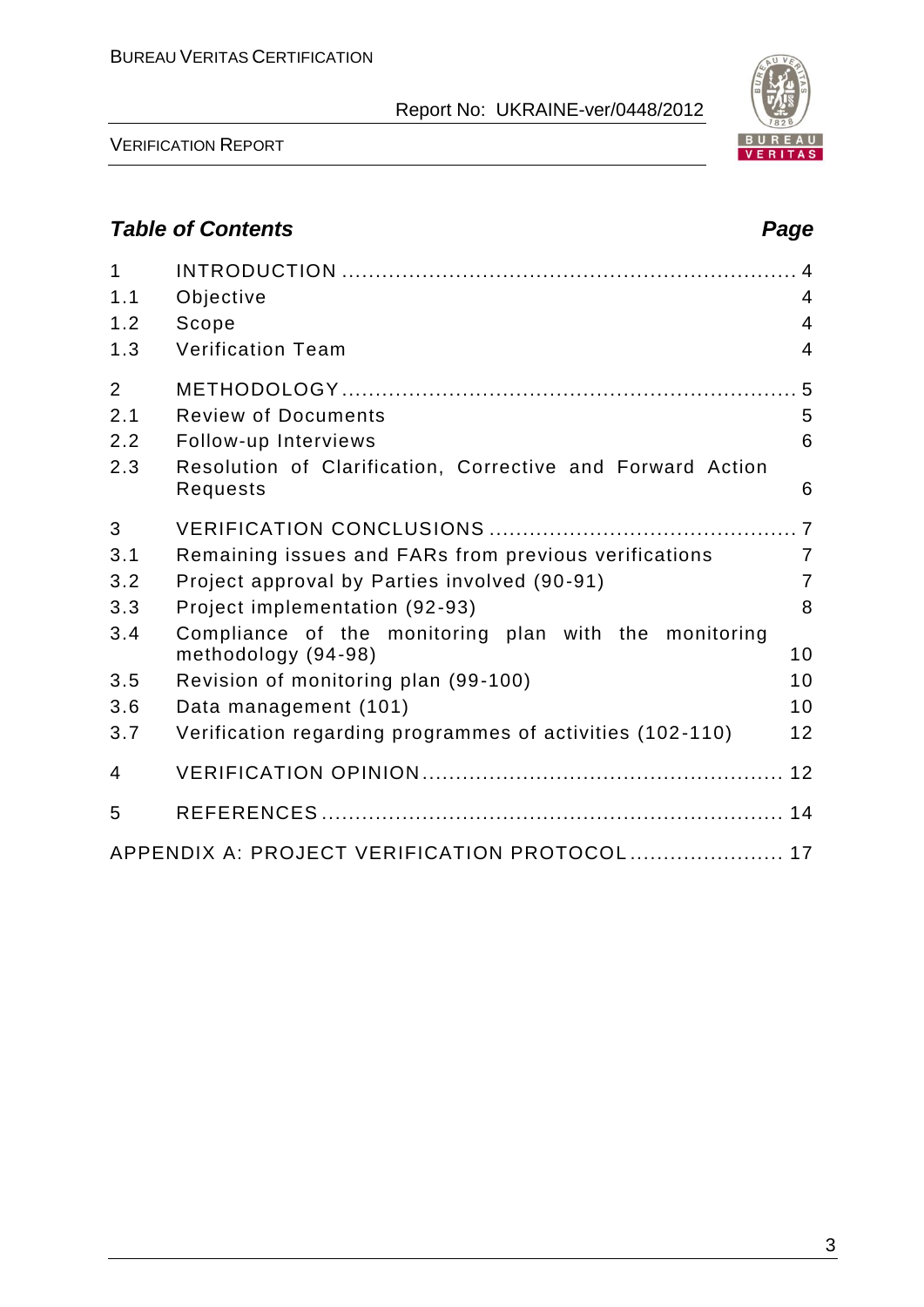

VERIFICATION REPORT

# **1 INTRODUCTION**

VEMA S.A. has commissioned Bureau Veritas Certification to verify the emissions reductions of its JI project "Reduction of greenhouse gases emissions by gasification of Odesa region" (hereafter called "the project") located in Odesa region, Ukraine.

This report summarizes the findings of the verification of the project, performed on the basis of UNFCCC criteria, as well as criteria given to provide for consistent project operations, monitoring and reporting.

The verification covers the period from July 1, 2011 to December 31, 2011.

#### **1.1 Objective**

Verification is the periodic independent review and ex post determination by the Accredited Independent Entity (AIE) of the monitored reductions in GHG emissions during defined verification period.

The objective of verification can be divided in Initial Verification and Periodic Verification.

UNFCCC criteria refer to Article 6 of the Kyoto Protocol, the JI rules and modalities and the subsequent decisions by the JI Supervisory Committee, as well as the host country criteria.

#### **1.2 Scope**

The verification scope is defined as an independent and objective review of the project design document, the project's baseline study, monitoring plan, monitoring report and other relevant documents. The information in these documents is reviewed against Kyoto Protocol requirements, UNFCCC rules and associated interpretations.

The verification is not meant to provide any consulting towards the Client. However, stated requests for clarifications, corrective and/or forward actions may provide input for improvement of the project monitoring towards reductions in the GHG emissions.

# **1.3 Verification Team**

The verification team consists of the following personnel: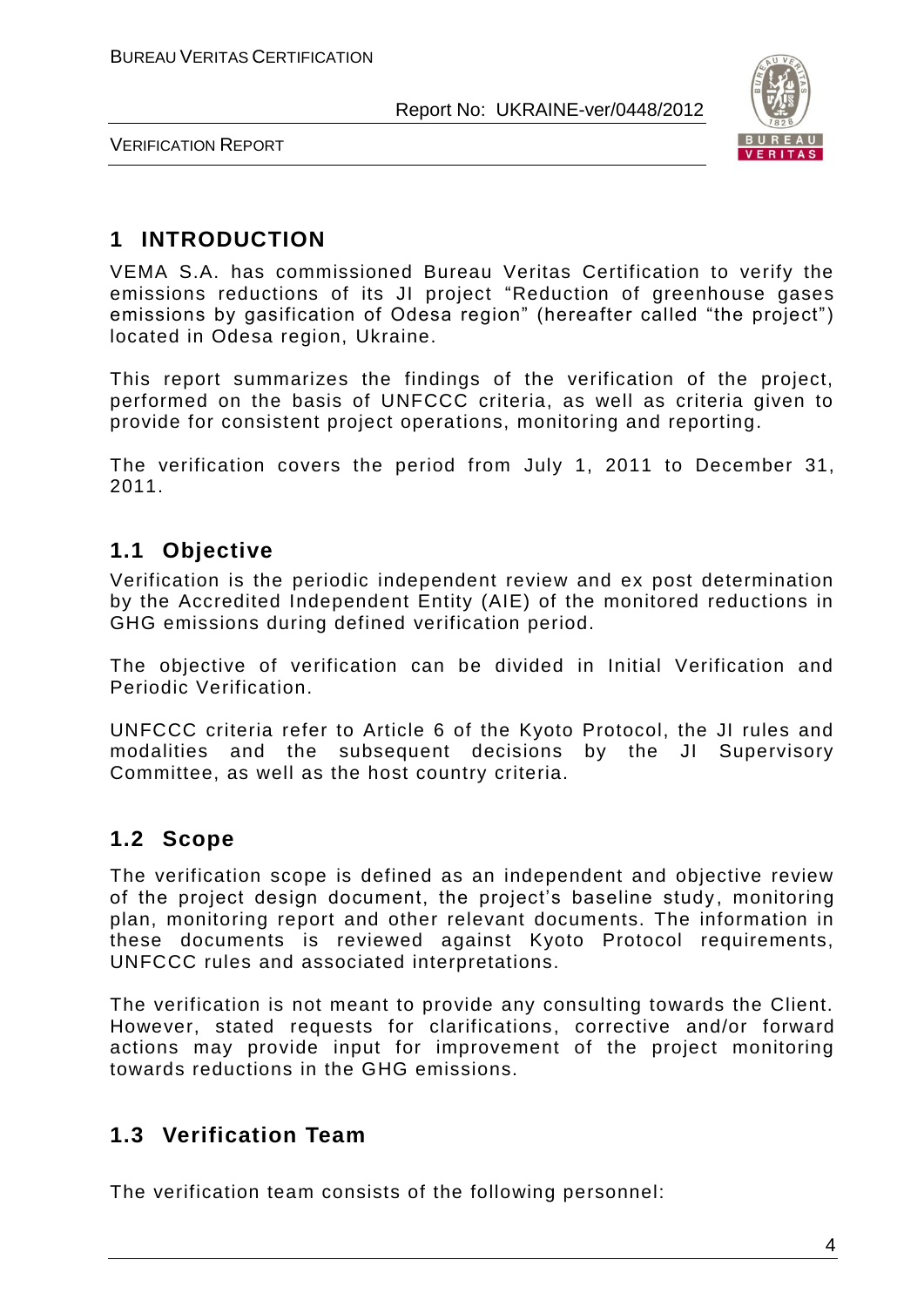

VERIFICATION REPORT

K. Zinevych

Bureau Veritas Certification, Team Leader, Climate Change Verifier

O.Kuzmenko

Bureau Veritas Certification, Team Member, technical specialist

This verification report was reviewed by:

Ivan Sokolov

Bureau Veritas Certification, Internal Technical Reviewer

# **2 METHODOLOGY**

The overall verification, from Contract Review to Verification Report & Opinion, was conducted using Bureau Veritas Certification internal procedures.

In order to ensure transparency, a verification protocol was customized for the project, according to the version 01 of the Joint Implementation Determination and Verification Manual, issued by the Joint Implementation Supervisory Committee at its 19 meeting on 04/12/2009. The protocol shows, in a transparent manner, criteria (require ments), means of verification and the results from verifying the identified criteria. The verification protocol serves the following purposes:

- It organizes, details and clarifies the requirements a JI project is expected to meet;
- It ensures a transparent verification process where the verifier will document how a particular requirement has been verified and the result of the verification.

The completed verification protocol is enclosed in Appendix A to this report.

#### **2.1 Review of Documents**

The Monitoring Report (MR) submitted by VEMA S.A. and additional background documents related to the project design and baseline, i.e. country Law, Project Design Document (PDD), Approved CDM methodology, Determination Report of the project issued by Bureau Veritas Certification Holding SAS No. UKRAINE-det/0314/2011 as of 10/08/2011, Guidance on criteria for baseline setting and monitoring, Host party criteria, the Kyoto Protocol, Clarifications on Verification Requirements to be Checked by an Accredited Independent Entity were reviewed.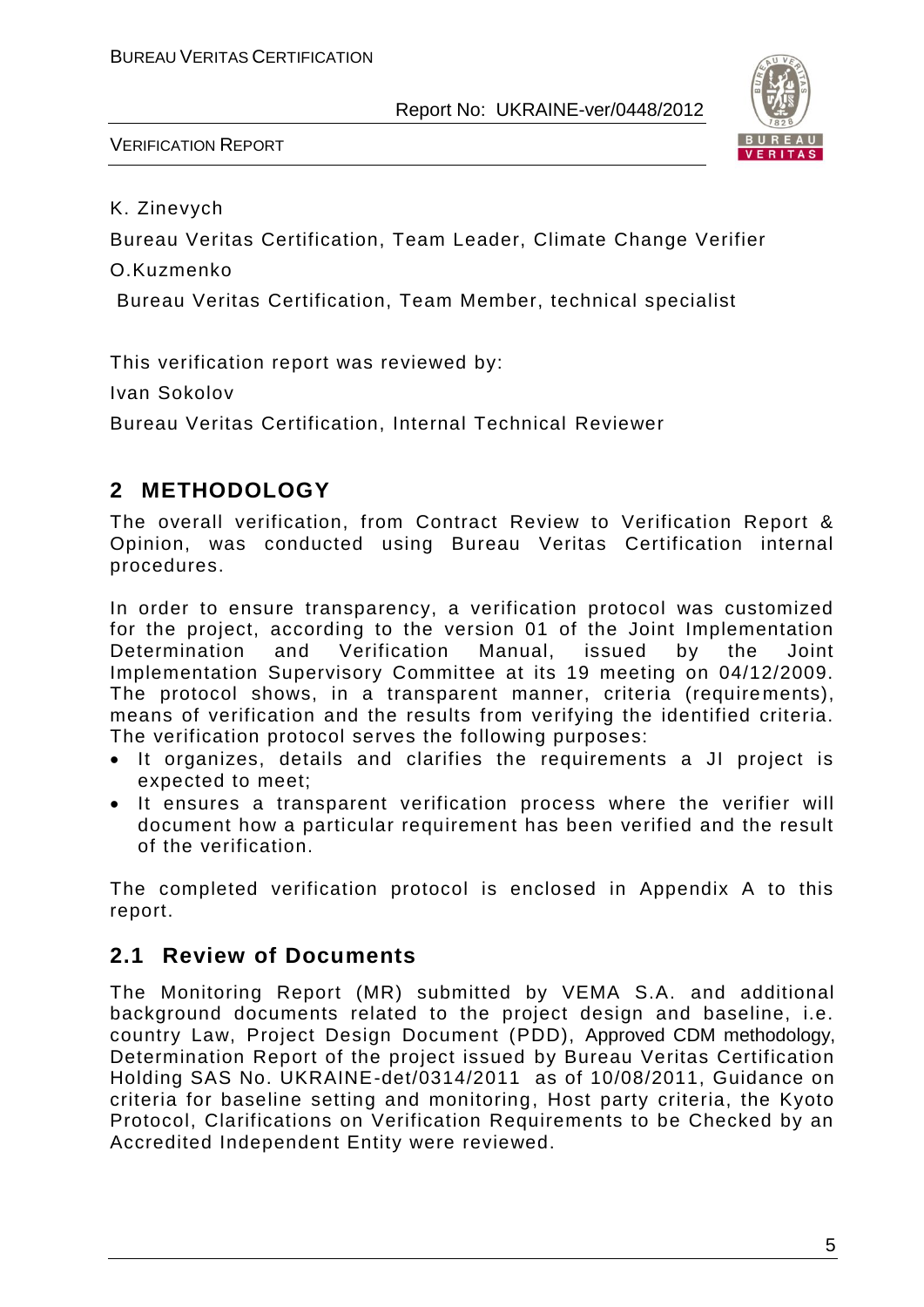

VERIFICATION REPORT

The verification findings presented in this report relate to the Monitoring Report version 01 of February 24, 2012 and version 02 of March 5, 2012, and project as described in the determined PDD.

### **2.2 Follow-up Interviews**

On 28/02/2012 Bureau Veritas Certification verification team conducted a visit to the project site, PJSC "Odesagas", and performed (on-site) interviews with project stakeholders to confirm selected information and to resolve issues identified in the document review. Representatives of VEMA S.A. and PJSC "Odesagas" were interviewed (see References). The main topics of the interviews are summarized in Table 1.

| Interviewed<br>organization | <b>Interview topics</b>                                                                                                                                                                                                                                                                                                                    |
|-----------------------------|--------------------------------------------------------------------------------------------------------------------------------------------------------------------------------------------------------------------------------------------------------------------------------------------------------------------------------------------|
| PJSC "Odesagas"             | $\triangleright$ Organizational structure<br>$\triangleright$ Responsibilities and authorities<br>$\triangleright$ Personnel training<br>$\triangleright$ Quality control procedures and technology<br>$\triangleright$ Equipment use (records)<br>Metering equipment control<br>$\triangleright$ Metering record keeping system, database |
| Consultant:<br>VEMA S.A.    | $\triangleright$ Baseline methodology<br>$\triangleright$ Monitoring plan<br>Monitoring report<br>Deviations from the PDD                                                                                                                                                                                                                  |

#### **Table 1 Interview topics**

#### **2.3 Resolution of Clarification, Corrective and Forward Action Requests**

The objective of this phase of the verification is to raise the requests for corrective actions and clarification and any other outstanding issues that needed to be clarified for Bureau Veritas Certification positive conclusion on the GHG emission reduction calculation.

If the Verification Team, in assessing the monitoring report and supporting documents, identifies issues that need to be corrected, clarified or improved with regard to the monitoring requirements, it should raise these issues and inform the project participants of these issues in the form of:

(a) Corrective action request (CAR), requesting the project participants to correct a mistake that is not in accordance with the monitoring plan;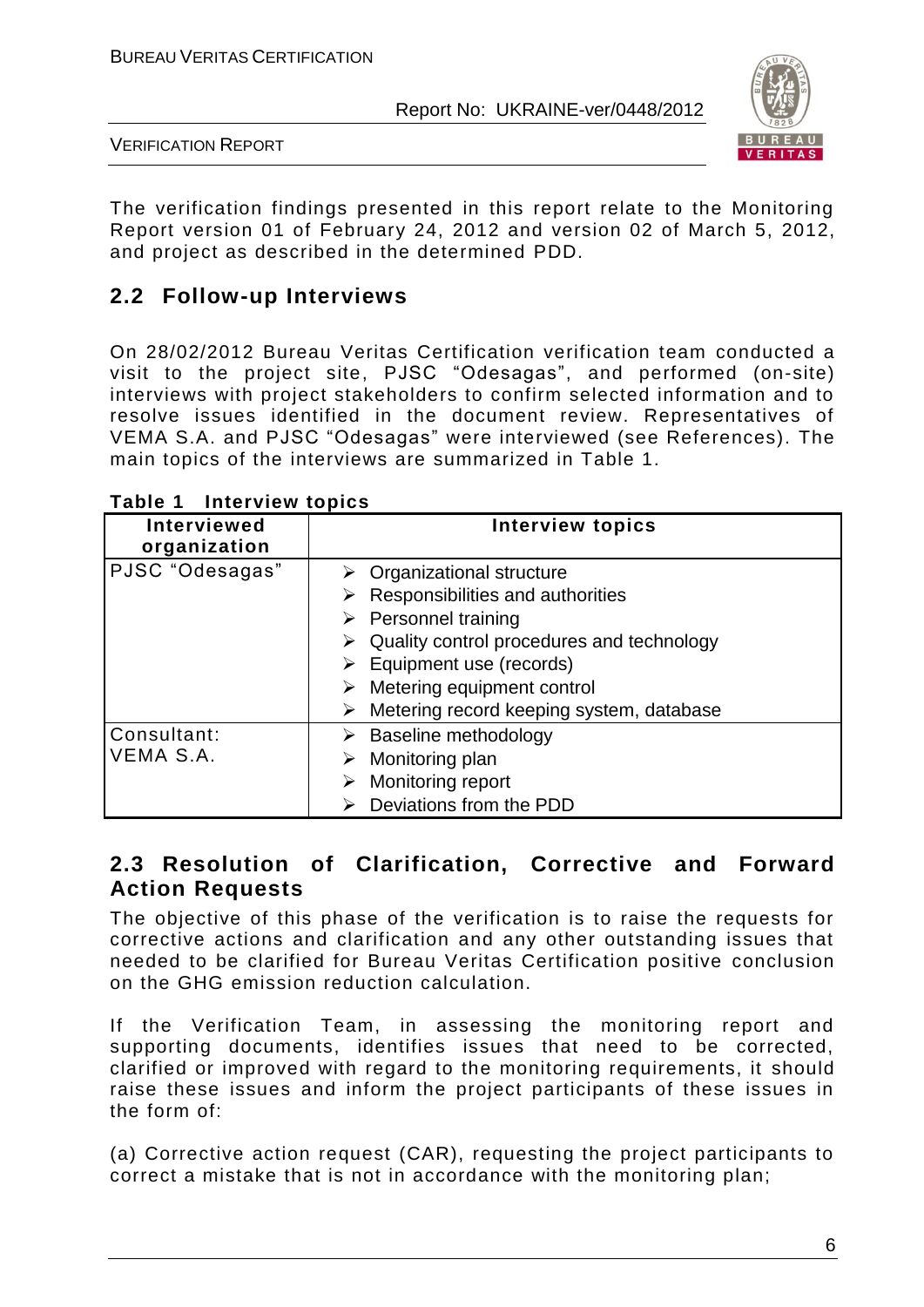

VERIFICATION REPORT

(b) Clarification request (CL), requesting the project participants to provide additional information for the Verification Team to assess compliance with the monitoring plan

(c) Forward action request (FAR), informing the project participants of an issue, relating to the monitoring that needs to be reviewed during the next verification period.

The Verification Team will make an objective assessment as to whether the actions taken by the project participants, if any, satisfactorily resolve the issues raised, if any, and should conclude its findings of the verification.

To guarantee the transparency of the verification process, the concerns raised are documented in more detail in the verification protocol in Appendix A.

# **3 VERIFICATION CONCLUSIONS**

In the following sections, the conclusions of the verification are stated.

The findings from the desk review of the original monitoring documents and the findings from interviews during the follow up visit are described in the Verification Protocol in Appendix A.

The Clarification, Corrective and Forward Action Requests are documented in the Verification Protocol in Appendix A. The verification of the Project resulted in 9 Corrective Action Requests and 3 Clarification Requests.

The number between brackets at the end of each section corresponds to the DVM paragraph.

# **3.1 Remaining issues and FARs from previous verifications**

There are no any remaining CLs and FARs from previous verifications.

# **3.2 Project approval by Parties involved (90-91)**

The project was approved by the host Party, Ukraine, which is confirmed by the Letter of Approval No. 2401/23/7 dated 05/09/2011 issued by State Environmental Investment Agency of Ukraine. The written project approval by Switzerland, the other Party involved, has been issued by the Federal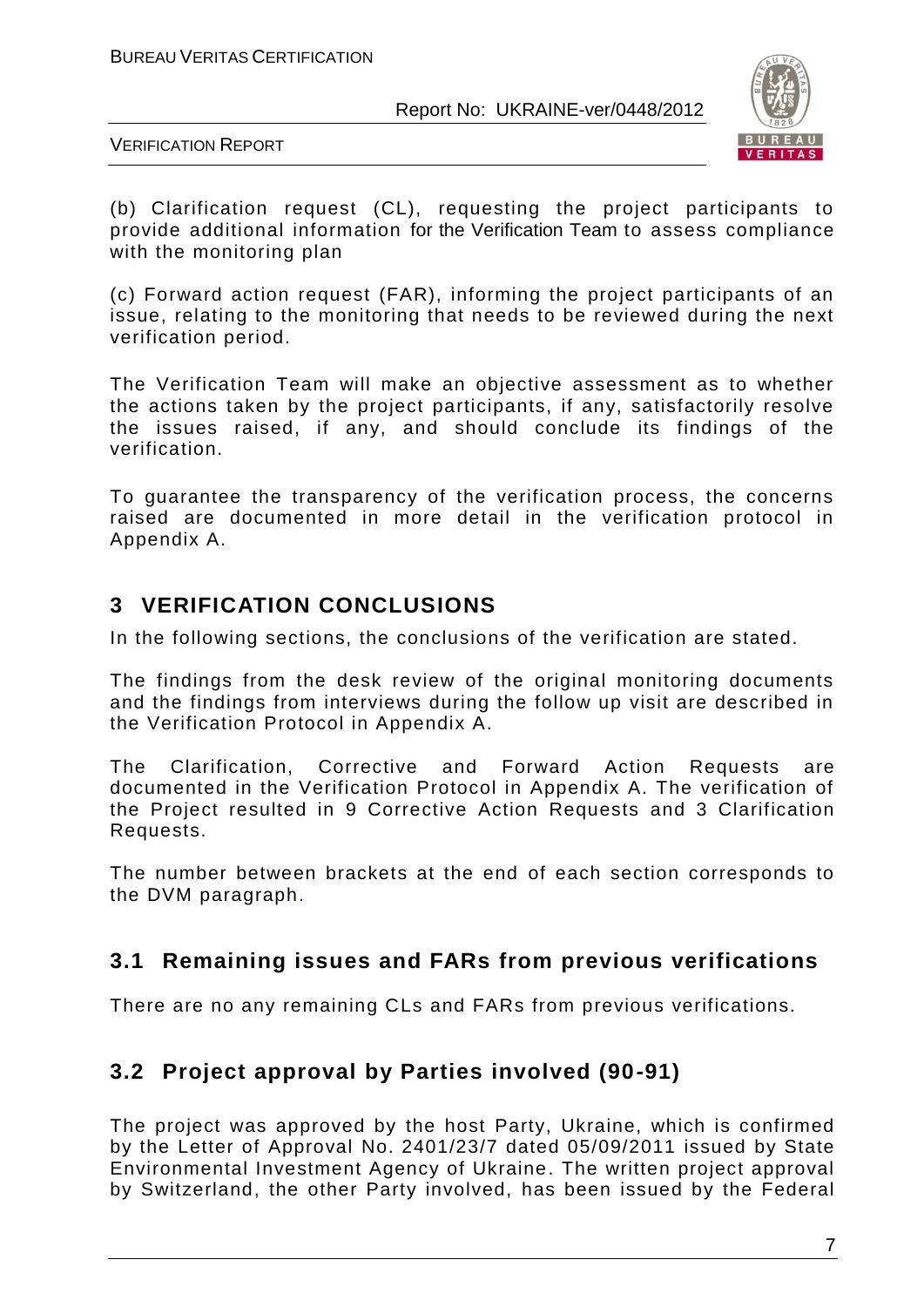

VERIFICATION REPORT

Office for the Environment FOEN of Switzerland (Letter of Approval No.J294-0485 dated 23/08/2011).

The abovementioned written approvals are unconditional.

The identified areas of concern as to the project approval by the parties involved, project participants responses and Bureau Veritas Certification's conclusions are described in Appendix A to this report (refer to CAR 01).

#### **3.3 Project implementation (92-93)**

The project which is implemented by PJSC «Odesagas» is aimed at the reduction of greenhouse gas emissions by changing the structure of fuel consumption in industrial, municipal, administrative and private sectors of Odesa region while replacing solid and liquid fuels with natural gas. The project provides for construction and expansion of gas distribution systems (GDS) of Odesa region, which will also increase the energy efficiency of thermal power generation due to the transition of existing thermal power plants to natural gas, and installation of individual heating and hot water supply systems characterized by better efficiency compared to centralized systems.

In the absence of the project activity existing systems of transportation and preparation of energy carrier as well as heating systems would be used that would result in the use by the consumers of less ecological fuel (fuel oil, coal, diesel oil), which would generate a significant amount of greenhouse gases (GHG) when burned. This scenario is considered to be the baseline scenario of the project.

In general, the project activity is aimed at ensuring the supply of gaseous fuels (gasification) to end users through the construction and reconstruction of gas distribution network, replacement of solid and liquid fuels and electricity with natural gas, increase in heat energy efficiency, and, as a result, reduction of greenhouse gases under the Joint Implementation Mechanism (JI).

Implementation of project activities started in late 2003, as provided for in the determined PDD. However, emission reductions a chieved in 2003 are conservatively excluded from the calculation. Therefore, 01/01/2004 was taken as a starting date of the crediting period.

Project implementation status in the reporting period of  $01/07/2011$  – 31/12/2011, including the project milestones, is provided in Table 2 below.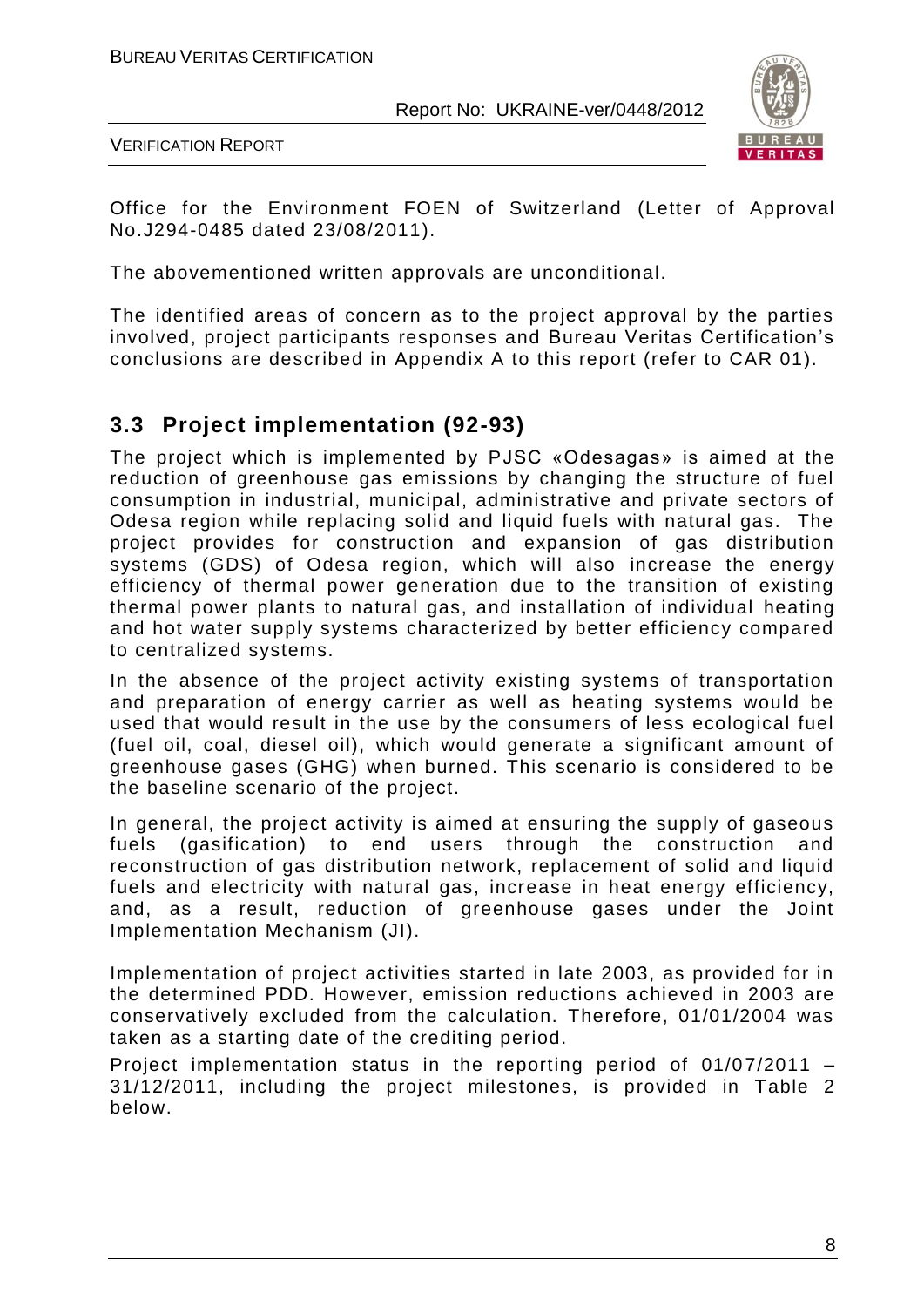

VERIFICATION REPORT

#### **Table 2. Project implementation status during the monitoring period**

| Name of GFOA                | The length of gas pipelines<br>built during the period<br>01/07/2011-31/12/2011, km |
|-----------------------------|-------------------------------------------------------------------------------------|
| Odesa GFOA                  | 6.3087                                                                              |
| Ananyev GFOA                | 6.267                                                                               |
| <b>B. Dnistrovskyi GFOA</b> | 0.0045                                                                              |
| <b>Berezansk GFOA</b>       | 12.838                                                                              |
| <b>Illichivsk GFOA</b>      | 1.205                                                                               |
| Rozdilna GFOA               | 6.111                                                                               |
| Artsyz GFOA                 | 5.44                                                                                |
| Ivanivka GFOA               | 0.503                                                                               |
| Total, km:                  | 38.68                                                                               |

Status of project activity implementation during the considered monitoring period complies with the determined PDD version 02.

The verification team can confirm, through the visual inspection and document review that all physical features of the proposed JI project activity including data collecting and storage systems have been implemented according to the PDD.

The monitoring system is in place.

Monitoring equipment, such as gas meters, is installed and meets industry standards of Ukraine. All monitoring equipment is included in the detailed verification (calibration) plan and tested at intervals prescribed by the manufacturers of such equipment.

The impact of the project "Reduction of greenhouse gases emissions by gasification of Odesa region" on the environment during the construction work can be assessed as permittable. Project facilities are not included in the list of activities and facilities of environmental hazard. Completed analysis of the facilities impact of the environment, which considers all factors, showed that in the normal technical operational mode they will neither cause any negative processes in the environment of the region, nor lead to any negative social and economic consequences and the risk of accidents and their possible impact is minimized.

The identified areas of concern as to the project implementation, project participants responses and Bureau Veritas Certification's conclusions are described in Appendix A to this report (refer to CAR 02, CAR 03, CL 01).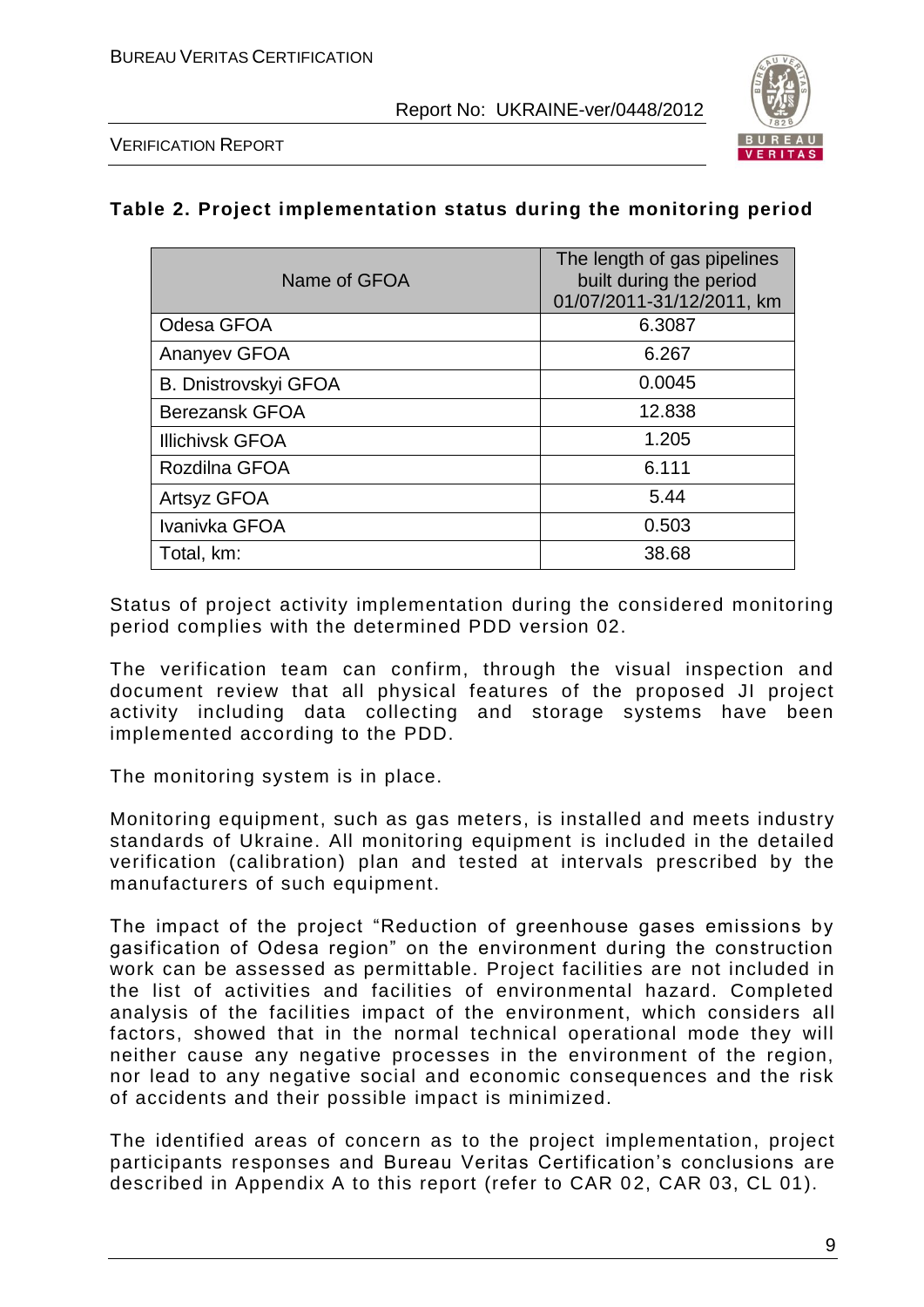

VERIFICATION REPORT

#### **3.4 Compliance of the monitoring plan with the monitoring methodology (94-98)**

The monitoring occurred in accordance with the monitoring plan included in the PDD regarding which the determination has been deemed final and is so listed on the UNFCCC JI website.

For calculating the emission reductions, key factors, such as total amount of the consumed natural gas, data on fuel types used by the consumers prior to the gasification and others, influencing the baseline emissions and the activity level of the project and the emissions as well as risks associated with the project were taken into account.

Data sources used for calculating emission reductions such as appropriately calibrated measuring devices, enterprise's data, National Inventory of anthropogenic greenhouse gas emissions by sources and removals by sinks in Ukraine, sectoral methodologies, official data on carbon dioxide emission factors for the power grid of Ukraine , official data of Ministry of Fuel and Energy of Ukraine are clearly identified, reliable and transparent.

Emission factors, including default emission factors, are selected by carefully balancing accuracy and reasonableness, and appropriately justified of the choice.

The calculation of emission reductions is based on conservative assumptions and the most plausible scenarios in a transparent manner.

The identified areas of concern as to the compliance of the monitoring plan with the monitoring methodology, project participants responses and Bureau Veritas Certification's conclusions are described in Appendix A to this report (refer to CAR 04, CAR 05, CAR 06, CAR 07).

#### **3.5 Revision of monitoring plan (99-100)**

Not applicable.

#### **3.6 Data management (101)**

The data and their sources, provided in monitoring report, are clearly identified, reliable and transparent.

The implementation of data collection procedures is in accordance with the PDD and revised monitoring plan, including the quality control and quality assurance procedures. The project monitoring is conducted according to standard operational practices established at the enterprise within the existing system of the data collection, accounting and reporting.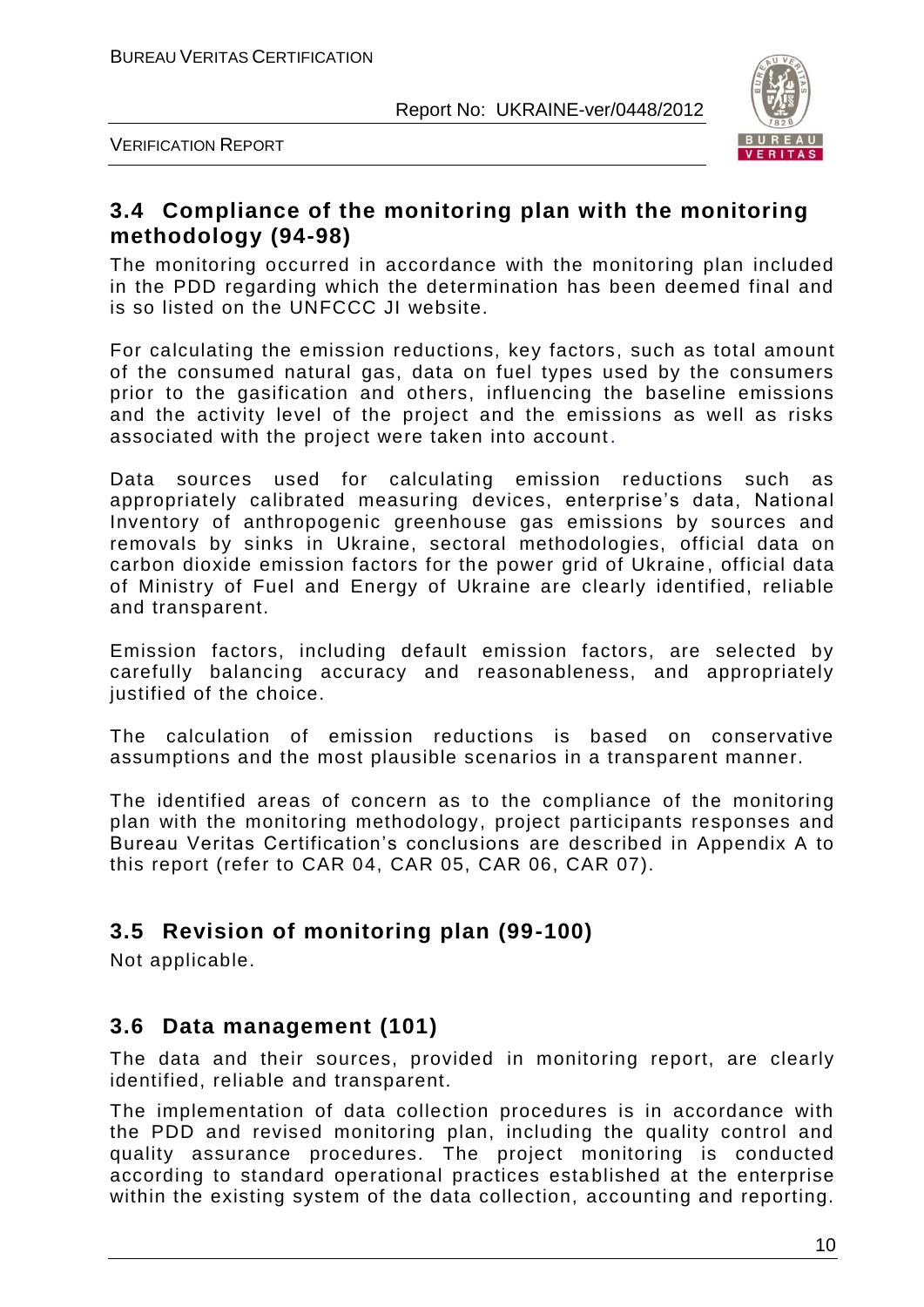

VERIFICATION REPORT

Information on gas consumption is submitted by the legal entities to the Gas accounting department of PJSC "Odesagas" every month. Also, the department for control of gas consumption by consumers for Odesa MPU conducts monthly inspections of meters, issues the statements, signed by the enterprise, and forwards them to the Gas accounting service. The Gas accounting service of PJSC "Odesagas" submits the information to the Gas supply regime department for its processing into basic form by "Atlas SYBIL" program. Gas supply data processed by "Atlas SYBIL" program are provided to the project developer "VEMA S.A.". The information regarding natural gas consumption by the individuals comes to the customer service department of PJSC "Odesagas" in form of paid bills by the consumers. The department for control of gas consumption by consumers for Odesa MPU also conducts monthly inspections of meters, issues the statements, signed by the individuals, and forwards them to the customer service department of PJSC "Odesagas". The customer service department processes received information and records it into "Gasolina" program. The data on natural gas supply volume process ed by «Gasolina» program are then provided to "VEMA S.A.". The length of gas distribution systems implemented under the project is recorded by the technical and assembly service of PJSC "Odesagas".

Structure of data collection as a part of the project monitoring is shown in Figure 1.



**Figure 1 Structure of monitoring data collection**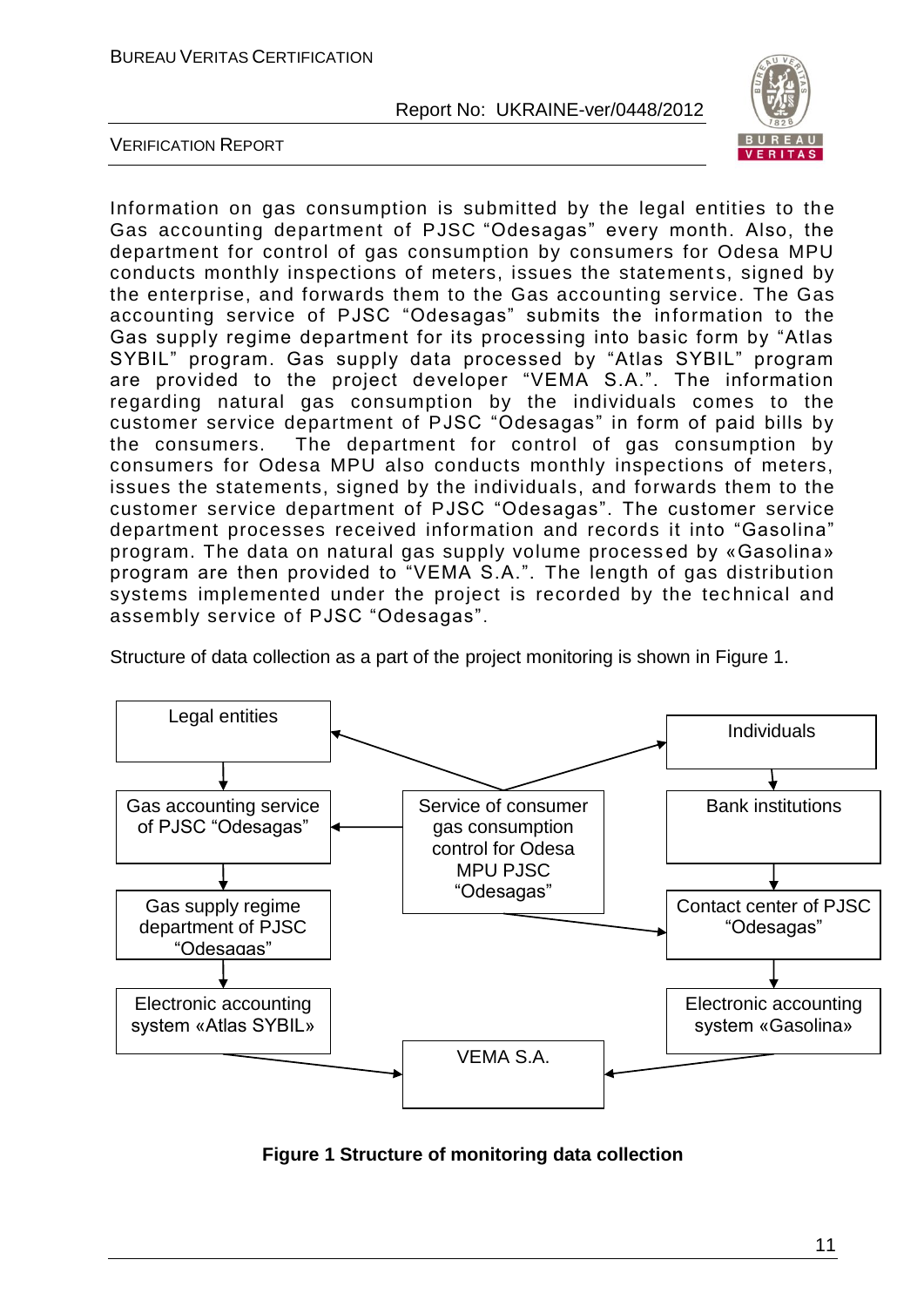

VERIFICATION REPORT

The function of the monitoring equipment, including its calibration status, is in order. The measurement equipment used for project monitoring is serviced, calibrated and maintained in accordance with the original manufacturer's instructions and industry standards; relevant records on measuring devices are kept as required.

The evidence and records used for the monitoring are maintained in a traceable manner. All necessary information for monitoring of GHGs emission reductions are stored in paper and/or electronic formats. For accounting of the natural gas consumed by the legal entities and individuals the electronic accounting programs "Atlas SYBIL" and "Gasolina" are used; the department for software maintenance of PJSC "Odesagas" is responsible for proper operation of these programs .

The data collection and management system for the project is in accordance with the monitoring plan.

The Monitoring Report provides sufficient information on the assigning roles, responsibilities and authorities for implementation and maintenance of monitoring procedures including control of data. The verification team confirms effectiveness of the existing management and operational systems and found them eligible for reliable project monitoring.

The identified areas of concern as to the data management, project participants responses and Bureau Veritas Certification's conclusions are described in Appendix A to this report (refer to CAR 08, CAR 09, CL 02, CL 03).

#### **3.7 Verification regarding programmes of activities (102- 110)**

Not applicable.

#### **4 VERIFICATION OPINION**

Bureau Veritas Certification has performed the second periodic verification for the period from July 1, 2011 to December 31, 2011 of the "Reduction of greenhouse gases emissions by gasification of Odesa region" project in Odesa region, Ukraine, which applies JI specific approach. The verification was performed on the basis of UNFCCC criteria and host country criteria and also on the criteria given to provide for consistent project operations, monitoring and reporting.

The verification consisted of the following three phases: i) desk review of the monitoring report against the project design and the baseline and monitoring plan; ii) follow-up interviews with project stakeholders; iii)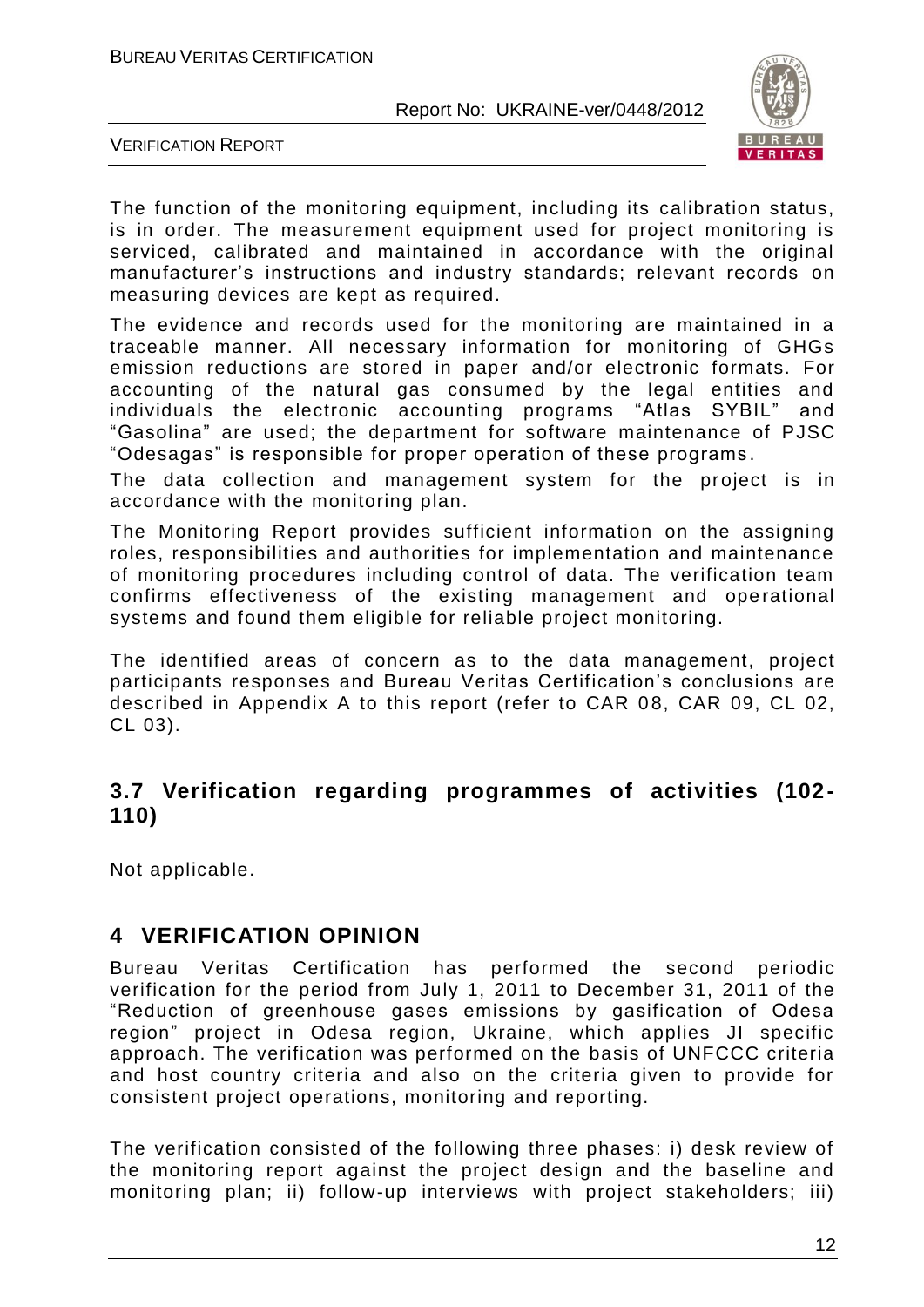

VERIFICATION REPORT

resolution of outstanding issues and the issuance of the final verification report and opinion.

The management of VEMA S.A. is responsible for the preparation of the GHG emissions data and the reported GHG emissions reductions of the project on the basis set out within the project Monitoring Plan indicated in the final PDD version 02. The development and maintenance of records and reporting procedures in accordance with that plan, including the calculation and determination of GHG emission reductions from the project, is the responsibility of the management of the project.

Bureau Veritas Certification verified the Project Monitoring Report version 02 for the reporting period from 01/07/2011 to 31/12/2011 as indicated below. Bureau Veritas Certification confirms that the project is implemented as per approved PDD version. Installed equipment being essential for generating emission reduction runs reliably and is calibrated appropriately. The monitoring system is in place and the project is generating GHG emission reductions.

Bureau Veritas Certification can confirm that the GHG emission reduction is calculated without material misstatements. Our opinion relates to the project's GHG emissions and resulting GHG emissions reductions reported and related to the approved project baseline and monitoring, and its associated documents. Based on the information we have seen and evaluated, we confirm the following statement:

Reporting period: From 01/07/2011 to 31/12/2011

| Baseline emissions         |  | $:1584722$ tonnes of $CO2$ equivalent.           |
|----------------------------|--|--------------------------------------------------|
| Project emissions          |  | $:1032675$ tonnes of $CO2$ equivalent.           |
| <b>Emission Reductions</b> |  | $\therefore$ 552 047 tonnes of $CO2$ equivalent. |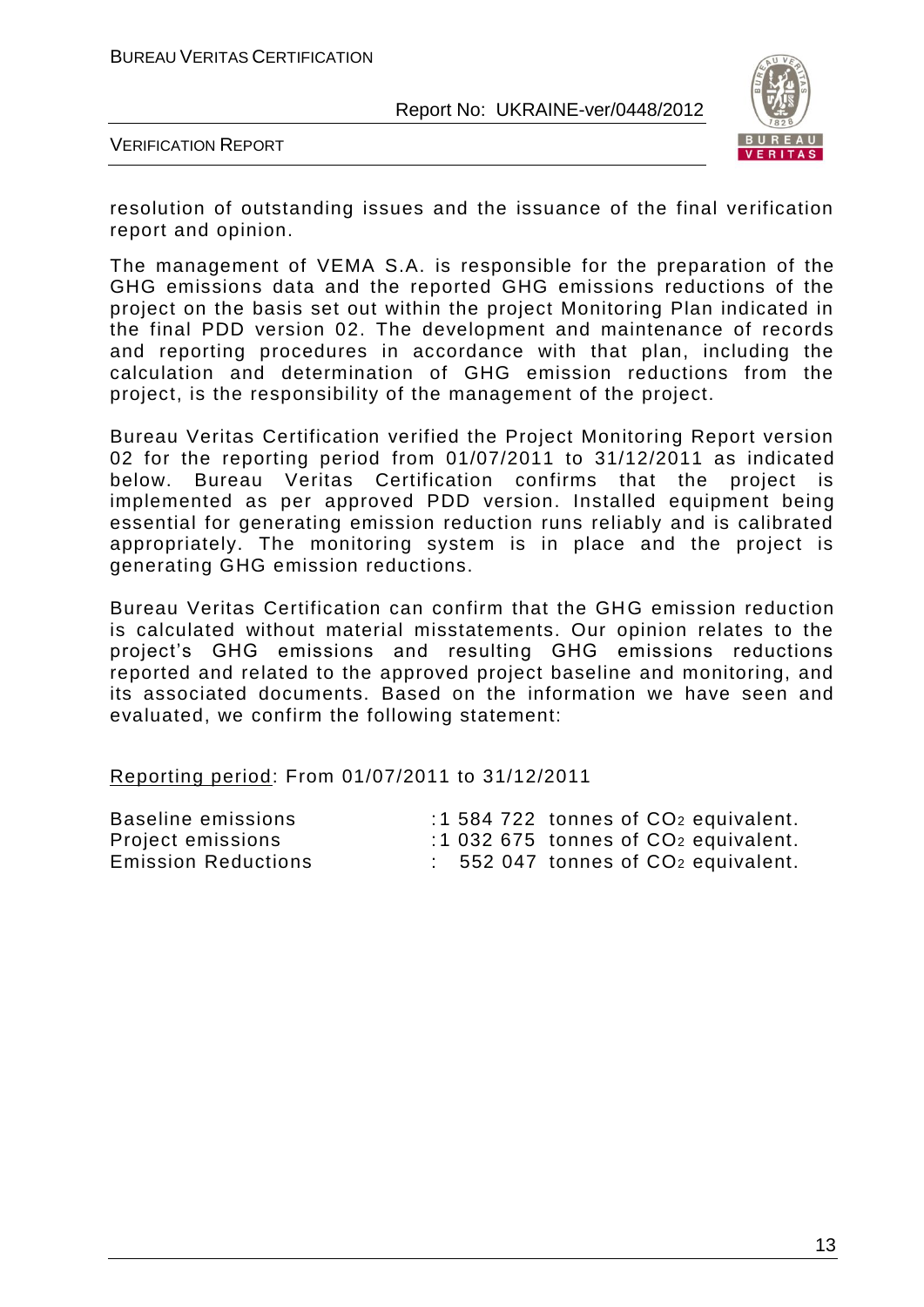

VERIFICATION REPORT

#### **5 REFERENCES**

#### **Category 1 Documents:**

Documents provided by the project participants that relate directly to the GHG components of the project.

| /1/  | Monitoring Report of the JI project "Reduction of greenhouse<br>gases emissions by gasification of Odesa region" for the period<br>from 01/07/2011 to 31/12/2011 version 01 dated 24/02/2012                                                                                          |
|------|---------------------------------------------------------------------------------------------------------------------------------------------------------------------------------------------------------------------------------------------------------------------------------------|
| /2/  | Monitoring Report of the JI project "Reduction of greenhouse<br>gases emissions by gasification of Odesa region" for the period<br>from 01/07/2011 to 31/12/2011 version 02 dated 05/03/2012                                                                                          |
| /3/  | Annex 1 to the Monitoring Report of the JI project "Reduction of<br>greenhouse gases emissions by gasification of Odesa region" for<br>the period from 01/07/2011 to 31/12/2011. Values of the project<br>monitoring parameters in the period of 01/07/2011 - 31/12/2011 (Excel file) |
| /4/  | Annex 2 to the Monitoring Report of the JI project "Reduction of<br>greenhouse gases emissions by gasification of Odesa region" for<br>the period from 01/07/2011 to 31/12/2011: Registry of gas networks<br>with legislative normative documentation (Excel file)                    |
| /5/  | Annex 3 to the Monitoring Report of the JI project "Reduction of<br>greenhouse gases emissions by gasification of Odesa region" for<br>the period from 01/07/2011 to 31/12/2011: Calculation of GHG<br>emission reductions due to gasification of Odesa region (Excel file)           |
| /6/  | Annex 4 to the Monitoring Report of the JI project "Reduction of<br>greenhouse gases emissions by gasification of Odesa region" for<br>the period from 01/07/2011 to 31/12/2011: Types of metering<br>equipment (Excel file)                                                          |
| 7    | Project Design Document of the project "Reduction of greenhouse<br>gases emissions by gasification of Odesa region", version 02 dated<br>05/08/2011                                                                                                                                   |
| /8/  | Determination Report of the project "Reduction of greenhouse<br>gases emissions by gasification of Odesa region" No. UKRAINE-<br>det/0314/2011 of 10/08/2011 issued by Bureau Veritas Certification                                                                                   |
| /9/  | Letter of Approval of the Joint Implementation project "Reduction<br>of greenhouse gases emissions by gasification of Odesa region"<br>05/09/2011<br>#2401/23/7 of<br>issued by State<br>Environmental<br><b>Investment Agency of Ukraine</b>                                         |
| /10/ | Letter of Approval of the JI project "Reduction of greenhouse<br>gases emissions by gasification of Odesa region" # J294-0485<br>issued by the Federal Office for the Environment of Switzerland<br>dated 23/08/2011                                                                  |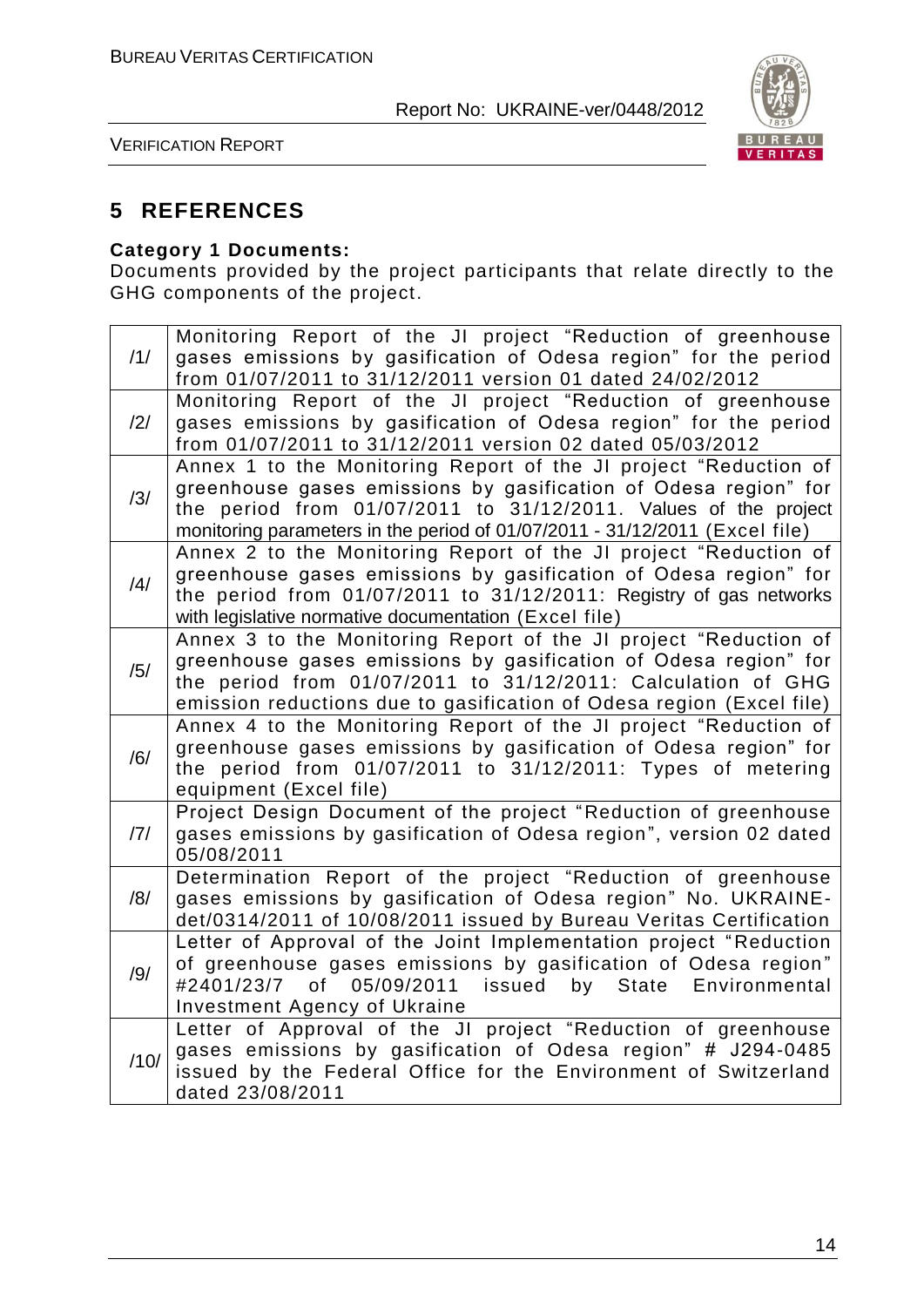

VERIFICATION REPORT

#### **Category 2 Documents:**

Background documents related to the design and/or methodologies employed in the design or other reference documents.

| /1/  | Guidance on Criteria for Baseline Setting and Monitoring, version<br>02, JISC                                                                                                                                                                 |
|------|-----------------------------------------------------------------------------------------------------------------------------------------------------------------------------------------------------------------------------------------------|
| /2/  | Approved CDM methodology ACM0009 «Consolidated baseline and<br>monitoring methodology for fuel switching from coal or petroleum<br>fuel to natural gas», Version 3.2                                                                          |
| /3/  | National inventory report of anthropogenic greenhouse<br>gas<br>emissions by sources and removals by sinks in Ukraine for 1990-<br>2009                                                                                                       |
| /4/  | Report «Determination of change of specific energy data of heat<br>system in the course of gasification", developed<br>supply<br>by<br>"Ukrenergoprom-2" of 24/06/2011                                                                        |
| /5/  | Order of the National Environmental Investment Agency of Ukraine<br>(NEIA) Nº 75 of 12/05/2011 on approval of carbon dioxide emission<br>indicators for 2011                                                                                  |
| /6/  | Operational environment of "Sybil" software. Extract from the log of<br>actual gas consumption                                                                                                                                                |
| /7/  | Operational environment of "Gasolina" software. Extract from the<br>log of actual gas consumption                                                                                                                                             |
| /8/  | Kominternivske district state administration. Information on the<br>main type of fuel used in settlements of Kominternivske district<br>prior to gasification                                                                                 |
| /9/  | Kotovsk district state administration. Information on the main type<br>of fuel used in settlements of Kotovsk district prior to gasification                                                                                                  |
| /10/ | Krasni Okny district state administration. Information on the main<br>type of fuel used in settlements of Krasni Okny district prior to<br>gasification                                                                                       |
| /11/ | Shyryayeve district state administration. Information on the main<br>type of fuel used in settlements of Shyryayeve district prior to<br>gasification                                                                                         |
| /12/ | Bilyaivka district state administration. Information on the main type<br>of fuel used in settlements of Bilyaivka district prior to gasification                                                                                              |
| /13/ | Annex to the Order of transfers of enterprises on reserve fuel types<br>approved by Decree of CMU dated 25/03/09, № 263. Schedule of<br>industrial enterprises (Odesa region) transfer to reserve fuel during<br>the heating season 2011/2012 |
| /14/ | Schedule of the state verification of domestic gas consumption<br>meters by KBO for 2011                                                                                                                                                      |
| /15/ | Schedule of the state verification of domestic gas consumption<br>meters by gas facilities operational administrations for 2011                                                                                                               |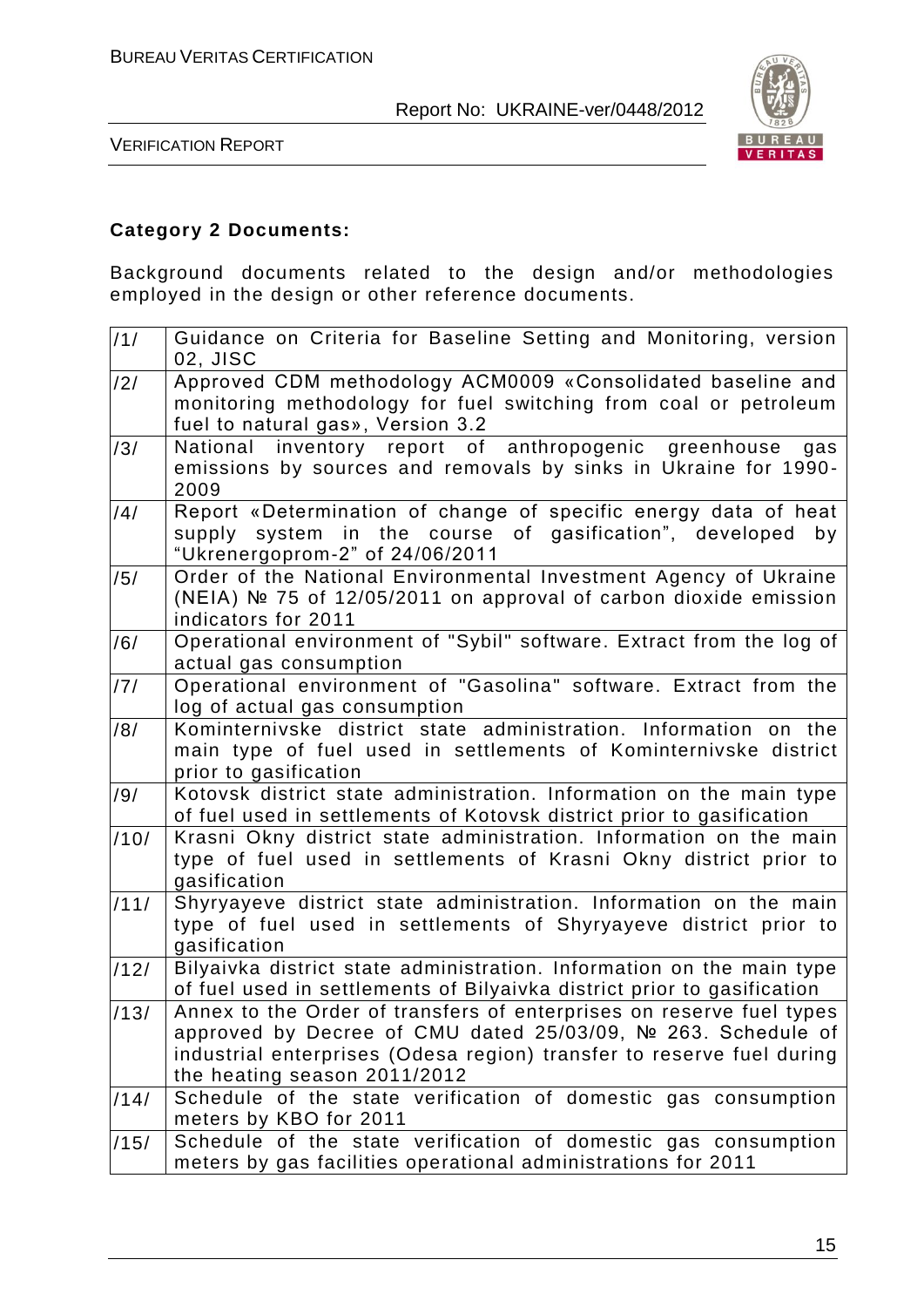

VERIFICATION REPORT

| /16/ | Statement No. 312. The installation of gas meter after calibration                                          |
|------|-------------------------------------------------------------------------------------------------------------|
| /17/ | Passport to the gas meter No. 535                                                                           |
| /18/ | Act No. 312 on withdrawal and transfer of gas meter for calibration<br>according to the contract No. 005173 |
| /19/ | Statement to the Act No.312 of individual with the request for<br>calibration                               |
| /20/ | Act No.333 on the installation of gas meter after calibration                                               |
| /21/ | Act No.324 on withdrawal and transfer of gas meter for calibration.<br>Contract No.005173                   |
| /22/ | Act No.311 on the installation of gas meter after calibration                                               |
| /23/ | Act No.162 on the installation of gas meter after calibration                                               |
| /24/ | Act No.153 on the installation of gas meter after calibration                                               |
| /25/ | Act No.139 on the installation of gas meter after calibration                                               |
| /26/ | Log for registration of acts on removal and installation of BSH after<br>verification in the KBO            |
| /27/ | Receipt No. 010437 for payment for natural gas consumption based<br>on the meter recording                  |
| /28/ | Receipt No. 097778 for payment for natural gas consumption based<br>on meter recording                      |
| /29/ | Receipt No. 098735 for payment for natural gas consumption based<br>on meter recording                      |
| /30/ | Information regarding verification of the existing BSH and warnings<br>about available debt                 |

#### **Persons interviewed:**

List of persons interviewed during the verification or persons that contributed with other information that are not included in the documents listed above.

|                | <b>Name</b>    | Organization    | <b>Position</b>                                           |
|----------------|----------------|-----------------|-----------------------------------------------------------|
| /1/            | Orlova N.G.    | PJSC "Odesagas" | head of the planning and<br>technical department          |
| $\frac{12}{1}$ | Stryzhak S.O.  | PJSC "Odesagas" | head of the street<br>pipelines and yard input<br>service |
| /3/            | Hisko O.M.     | PJSC "Odesagas" | head of the programming<br>department                     |
| /4/            | Pogosov O.G.   | "CEP" LLC       | JI project consultant of<br>VEMA S.A.                     |
| /5/            | Vorobyov Ye.V. | "CEP" LLC       | Consultant of VEMA S.A.                                   |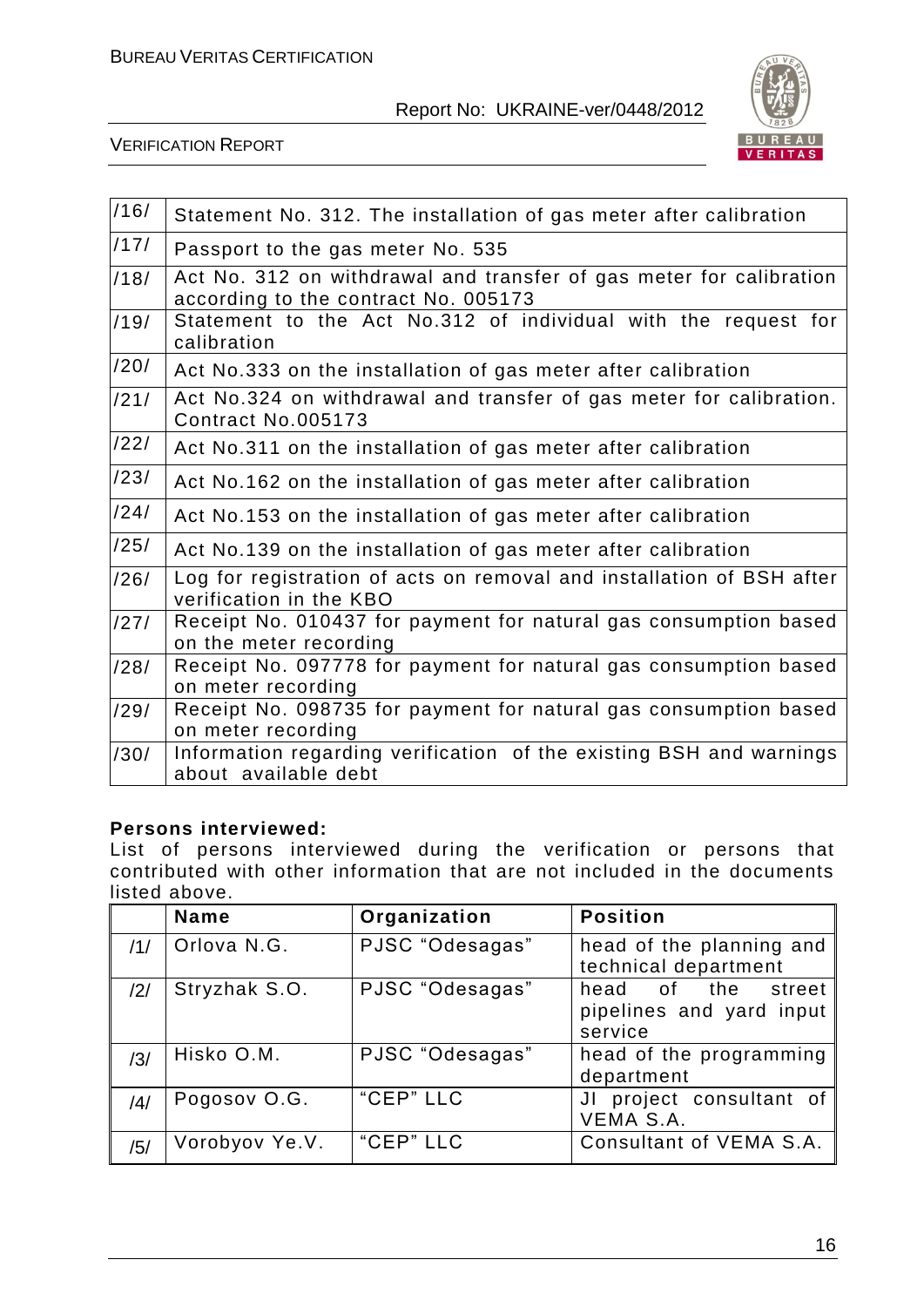

#### VERIFICATION REPORT

### APPENDIX A: PROJECT VERIFICATION PROTOCOL

#### **BUREAU VERITAS CERTIFICATION HOLDING SAS**

#### **VERIFICATION PROTOCOL**

|                            |  |  | Table 1. Check list for verification, according to the JOINT IMPLEMENTATION DETERMINATION AND VERIFICATION |  |  |
|----------------------------|--|--|------------------------------------------------------------------------------------------------------------|--|--|
| <b>MANUAL (Version 01)</b> |  |  |                                                                                                            |  |  |

| <b>DVM</b><br>Paragraph | <b>Check Item</b>                                                                                                                                                                                                                                                                            | <b>Initial finding</b>                                                                                                                                                                                                                                                                                                                                                                                                                                  | <b>Draft</b><br><b>Conclusion</b> | <b>Final</b><br><b>Conclusion</b> |
|-------------------------|----------------------------------------------------------------------------------------------------------------------------------------------------------------------------------------------------------------------------------------------------------------------------------------------|---------------------------------------------------------------------------------------------------------------------------------------------------------------------------------------------------------------------------------------------------------------------------------------------------------------------------------------------------------------------------------------------------------------------------------------------------------|-----------------------------------|-----------------------------------|
|                         | <b>Project approvals by Parties involved</b>                                                                                                                                                                                                                                                 |                                                                                                                                                                                                                                                                                                                                                                                                                                                         |                                   |                                   |
| 90                      | Has the DFPs of at least one<br>Party involved, other than the<br>host Party, issued a written<br>project approval when submitting<br>the first verification report to the<br>secretariat for publication in<br>accordance with paragraph 38 of $\vert$<br>the JI guidelines, at the latest? | The project has been approved by both the Host<br>party (Ukraine) and the other Party involved<br>(Switzerland). The Letters of Approval were issued by<br>NFPs of the Parties involved. Two Letters of Approval<br>were available at the beginning of the first verification<br>of the project.<br><b>CAR 01.</b> Number of the Letter of Approval issued by<br>the host Party is incorrect. Please state correct<br>number of the Letter of Approval. | <b>CAR 01</b>                     | <b>OK</b>                         |
| 91                      | written<br>all the<br>Are<br>Parties involved<br>approvals by<br>unconditional?                                                                                                                                                                                                              | project   Yes, all the written project approvals by Parties<br>involved are unconditional.                                                                                                                                                                                                                                                                                                                                                              | <b>OK</b>                         | <b>OK</b>                         |
|                         | <b>Project implementation</b>                                                                                                                                                                                                                                                                |                                                                                                                                                                                                                                                                                                                                                                                                                                                         |                                   |                                   |
| 92                      | Has<br>the<br>project                                                                                                                                                                                                                                                                        | been The implementation of the measures under<br>implemented in accordance with the project during the monitoring period was                                                                                                                                                                                                                                                                                                                            | <b>CL 01</b><br><b>CAR 02</b>     | OK.<br>OK                         |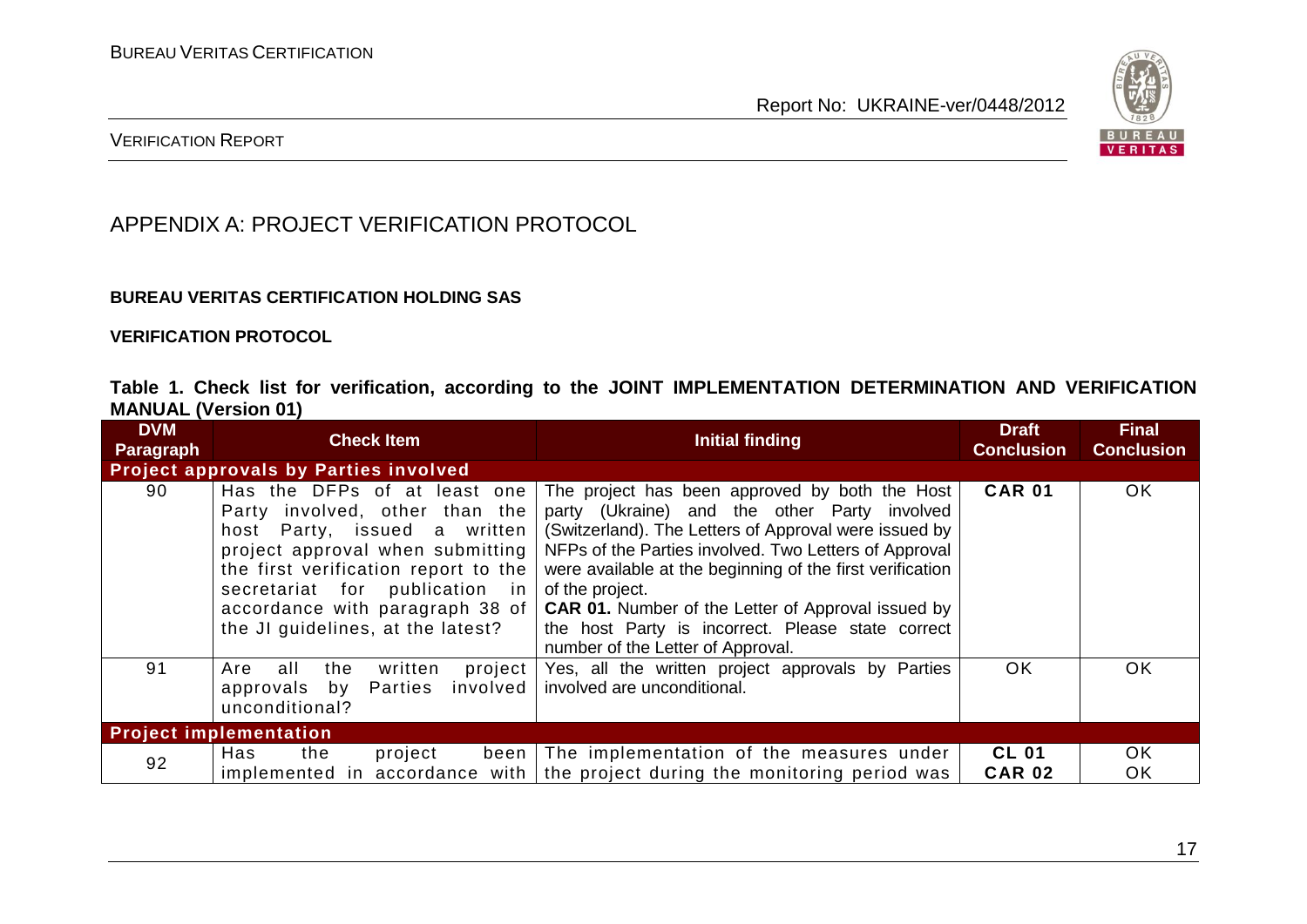

| <b>DVM</b><br><b>Paragraph</b> | <b>Check Item</b>                                                                                                          | <b>Initial finding</b>                                                                                                                                                                                                                                                                                                                                                                                                                                                                                                                                                                                                                                                                                                                                                                                                                                                    | <b>Draft</b><br><b>Conclusion</b>               | <b>Final</b><br><b>Conclusion</b> |
|--------------------------------|----------------------------------------------------------------------------------------------------------------------------|---------------------------------------------------------------------------------------------------------------------------------------------------------------------------------------------------------------------------------------------------------------------------------------------------------------------------------------------------------------------------------------------------------------------------------------------------------------------------------------------------------------------------------------------------------------------------------------------------------------------------------------------------------------------------------------------------------------------------------------------------------------------------------------------------------------------------------------------------------------------------|-------------------------------------------------|-----------------------------------|
|                                | the PDD regarding which the<br>determination has been deemed<br>final and is so listed on the<br><b>UNFCCC JI website?</b> | carried out according to the determined PDD<br>02.<br>Detailed<br>information<br>version<br>on<br>construction and reconstruction of<br>gas<br>distribution networks (GDNs) for<br>each<br>department and division is provided in the<br>supporting document "Annex 2. Registry of<br>gas networks with legislative normative<br>documentation" (Excel file).<br><b>CL 01.</b> GHG emission reductions that are achieved in<br>the monitoring period don't coincide with the values<br>stated in the determined PDD. Please justify this<br>inconsistency.<br><b>CAR 02.</b> The name of the company (form of<br>ownership) where the project is implemented is<br>incorrect.<br>CAR 03. Please, provide a comprehensive list of<br>construction and reconstruction facilities that are<br>planned under the project in accordance with the<br>determined PDD version 02. | <b>CAR 03</b>                                   | OK.                               |
| 93                             | What is the status of operation of $ $<br>the project during the monitoring<br>period?                                     | The project measures were implemented<br>from<br>without<br>deviations<br>any<br>the<br>implementation<br>included<br>plan<br>in<br>the<br>determined PDD version 02.                                                                                                                                                                                                                                                                                                                                                                                                                                                                                                                                                                                                                                                                                                     | OK                                              | <b>OK</b>                         |
|                                | <b>Compliance with monitoring plan</b>                                                                                     |                                                                                                                                                                                                                                                                                                                                                                                                                                                                                                                                                                                                                                                                                                                                                                                                                                                                           |                                                 |                                   |
| 94                             | Did<br>the<br>monitoring<br>accordance with the monitoring<br>PDD  <br>included<br>the<br>plan<br>in.                      | occur in The monitoring occurred in accordance with<br>monitoring plan<br>the<br>included<br>in<br>the<br>determined PDD<br>which<br>regarding<br>the                                                                                                                                                                                                                                                                                                                                                                                                                                                                                                                                                                                                                                                                                                                     | <b>CAR 04</b><br><b>CAR 05</b><br><b>CAR 06</b> | OK.<br>0K<br><b>OK</b>            |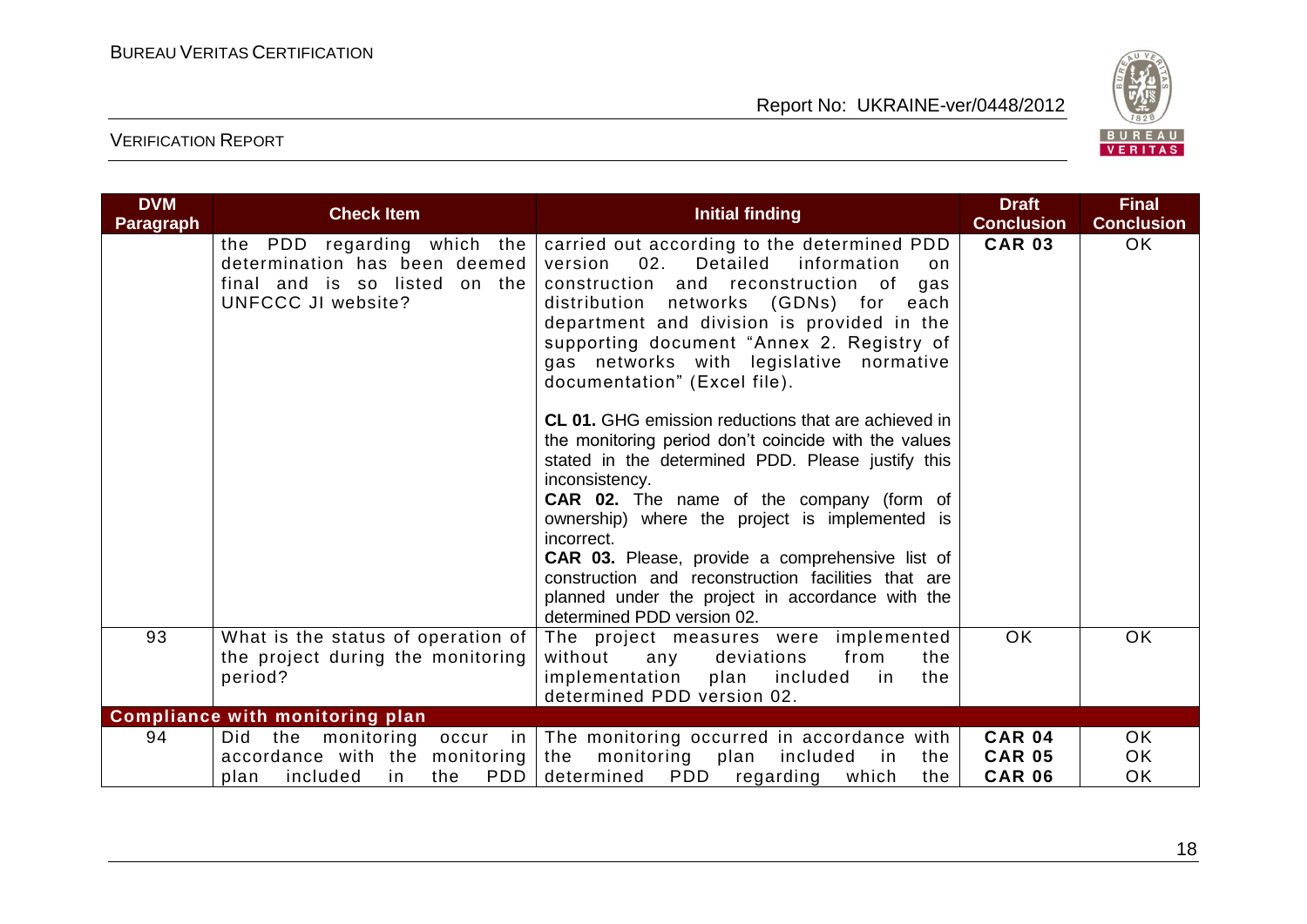

| <b>DVM</b><br><b>Paragraph</b> | <b>Check Item</b>                                                                                                                                                                                                                                                                                                                                                  | <b>Initial finding</b>                                                                                                                                                                                                                                                                                                                                                                                                                                                                                                                             | <b>Draft</b><br><b>Conclusion</b> | <b>Final</b><br><b>Conclusion</b> |
|--------------------------------|--------------------------------------------------------------------------------------------------------------------------------------------------------------------------------------------------------------------------------------------------------------------------------------------------------------------------------------------------------------------|----------------------------------------------------------------------------------------------------------------------------------------------------------------------------------------------------------------------------------------------------------------------------------------------------------------------------------------------------------------------------------------------------------------------------------------------------------------------------------------------------------------------------------------------------|-----------------------------------|-----------------------------------|
|                                | which<br>regarding<br>determination has been deemed  <br>final and is so listed on the<br>UNFCCC JI website?                                                                                                                                                                                                                                                       | the determination has been deemed final.<br><b>CAR 04.</b> Please provide a comprehensive<br>list of activities planned<br>under<br>the<br>monitoring<br>in<br>accordance<br>the<br>with<br>determined PDD version 02.<br><b>CAR</b><br>05.<br>Please<br>provide<br>adequate<br>justification for the absence of leakage in<br>the project in Section B.2.3.<br><b>CAR 06.</b> For the parameters of net calorific<br>value of natural gas and fossil fuel of "fuel"<br>type data units are incorrect. Please make<br>the appropriate corrections. |                                   |                                   |
| 95(a)                          | For calculating the emission<br>reductions or enhancements of<br>net removals, were key factors,<br>e.g. those listed in 23 (b) (i)-(vii) $ $<br>emissions<br>baseline<br>net<br>0r<br>removals and the activity level of  <br>the project and the emissions or<br>removals as well as risks<br>associated with the project taken<br>into account, as appropriate? | For calculating the emission reductions,<br>such key factors as total quantity of<br>consumed natural gas, information on types<br>of fuel consumed by the end consumers<br>of the DVM, influencing the before gasification, etc. influencing the<br>baseline emissions and the activity level of<br>the project and the emissions as well as<br>risks associated with the project were taken<br>into account.                                                                                                                                     | <b>OK</b>                         | <b>OK</b>                         |
| 95(b)                          | Are<br>data<br>sources used<br>for<br>calculating emission reductions<br>or enhancements of net removals<br>clearly identified, reliable and                                                                                                                                                                                                                       | Data sources used for calculating emission<br>reductions or enhancements of net removals are<br>clearly identified, reliable and transparent.                                                                                                                                                                                                                                                                                                                                                                                                      | OK.                               | OK.                               |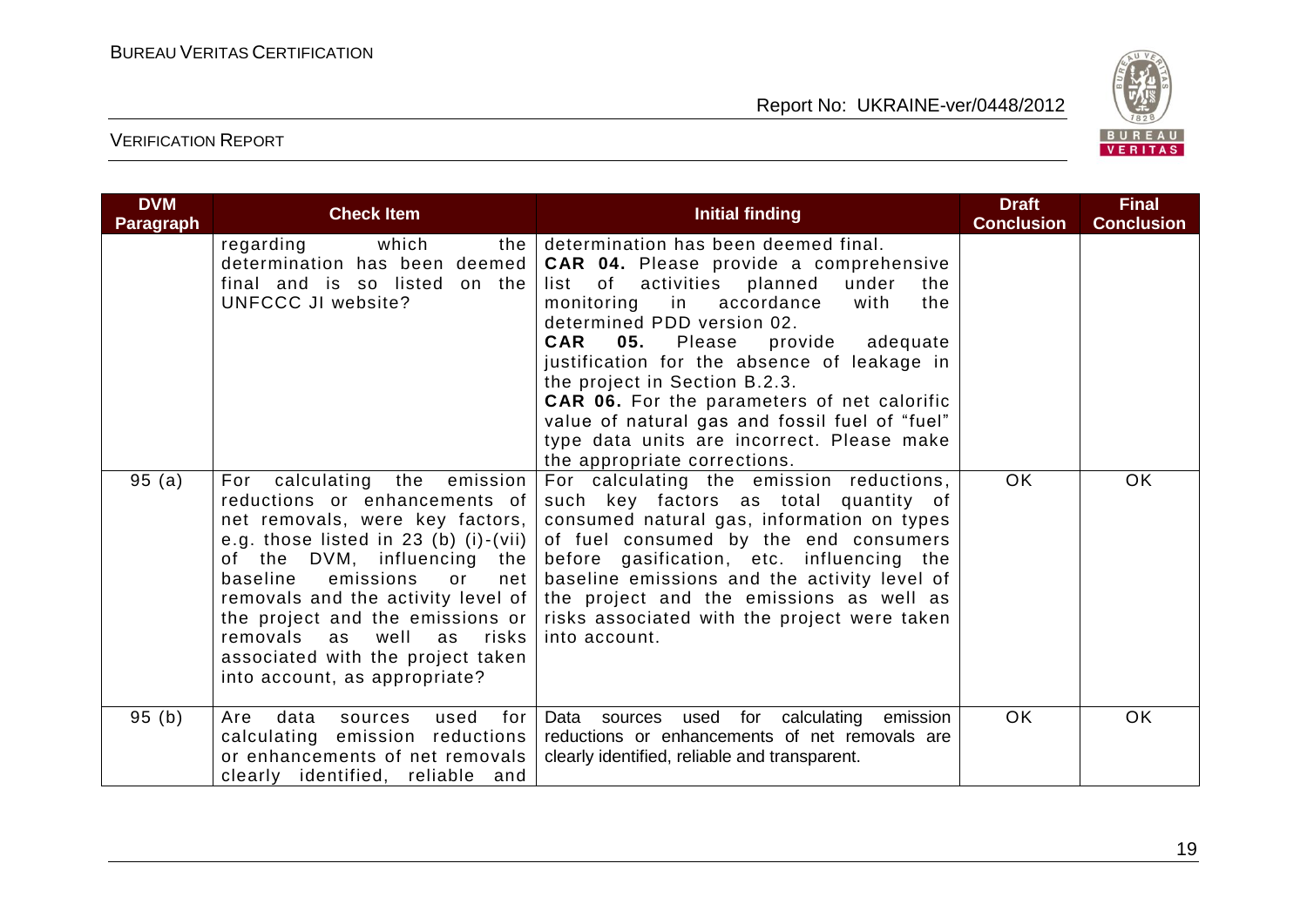

| <b>DVM</b><br><b>Paragraph</b> | <b>Check Item</b>                                                                                                                                                                                                                                                                                                                               | <b>Initial finding</b>                                                                                                                                                                                                                                                                                                                                                                                                                                                                                    | <b>Draft</b><br><b>Conclusion</b> | <b>Final</b><br><b>Conclusion</b> |
|--------------------------------|-------------------------------------------------------------------------------------------------------------------------------------------------------------------------------------------------------------------------------------------------------------------------------------------------------------------------------------------------|-----------------------------------------------------------------------------------------------------------------------------------------------------------------------------------------------------------------------------------------------------------------------------------------------------------------------------------------------------------------------------------------------------------------------------------------------------------------------------------------------------------|-----------------------------------|-----------------------------------|
|                                | transparent?                                                                                                                                                                                                                                                                                                                                    |                                                                                                                                                                                                                                                                                                                                                                                                                                                                                                           |                                   |                                   |
| 95(c)                          | Are emission factors, including<br>default emission factors, if used<br>for calculating the emission<br>reductions or enhancements of<br>removals, selected<br>net<br>by<br>carefully balancing accuracy and<br>reasonableness,<br>and<br>appropriately justified of the<br>choice?                                                             | Yes, emission factors, including default emission<br>factors, that were used for calculating the emission<br>reductions, were selected by carefully balancing<br>accuracy and reasonableness, and appropriately<br>justified of the choice.<br><b>CAR 07.</b> Description of the parameters used to<br>determine corrective factor in Formula 10 (Section<br>D.1.2.) doesn't coincide with the description of the<br>same parameters in Table 3 of Section B.2.1. Please<br>make appropriate corrections. | <b>CAR 07</b>                     | OK                                |
| 95(d)                          | Is the calculation of emission<br>reductions or enhancements of<br>removals<br>based<br>net<br>on<br>conservative assumptions<br>and<br>the most plausible scenarios in a<br>transparent manner?                                                                                                                                                | Calculation of emission reductions is based on<br>conservative assumptions and the most plausible<br>scenarios in a transparent manner.                                                                                                                                                                                                                                                                                                                                                                   | <b>OK</b>                         | OK                                |
|                                | Applicable to JI SSC projects only                                                                                                                                                                                                                                                                                                              |                                                                                                                                                                                                                                                                                                                                                                                                                                                                                                           |                                   |                                   |
| 96                             | Is the relevant threshold to be Not applicable<br>classified as JI SSC project not<br>exceeded during the monitoring<br>period on an annual average<br>basis?<br>If the threshold is exceeded, is<br>the maximum emission reduction<br>level estimated in the PDD for<br>the JI SSC project or the bundle<br>for<br>the<br>monitoring<br>period |                                                                                                                                                                                                                                                                                                                                                                                                                                                                                                           | <b>Not</b><br>applicable          | <b>Not</b><br>applicable          |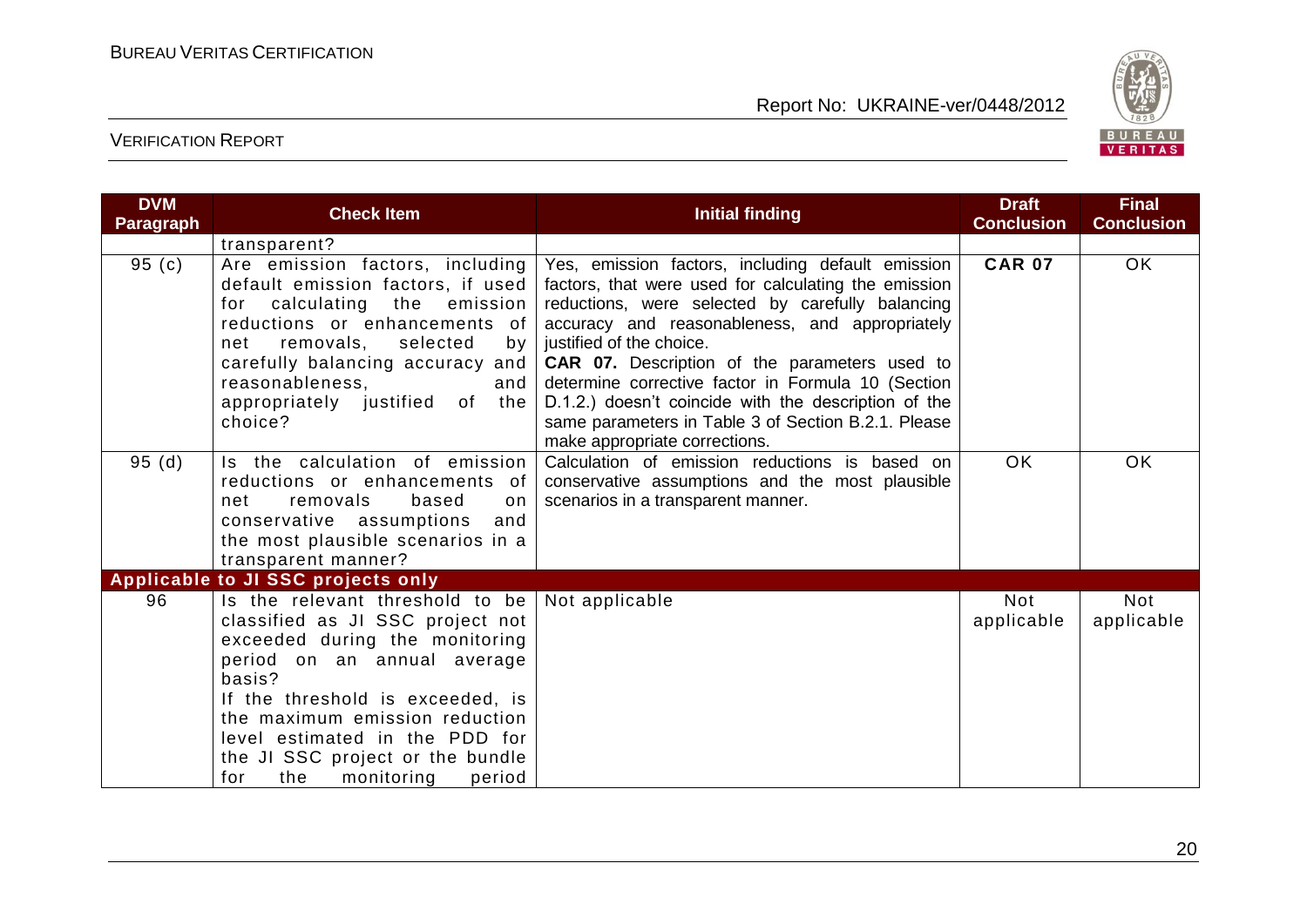

| <b>DVM</b><br><b>Paragraph</b> | <b>Check Item</b>                                                                                                                                                                                                                                                                                                                                               | <b>Initial finding</b>                                                                     | <b>Draft</b><br><b>Conclusion</b> | <b>Final</b><br><b>Conclusion</b> |
|--------------------------------|-----------------------------------------------------------------------------------------------------------------------------------------------------------------------------------------------------------------------------------------------------------------------------------------------------------------------------------------------------------------|--------------------------------------------------------------------------------------------|-----------------------------------|-----------------------------------|
|                                | determined?                                                                                                                                                                                                                                                                                                                                                     |                                                                                            |                                   |                                   |
|                                | Applicable to bundled JI SSC projects only                                                                                                                                                                                                                                                                                                                      |                                                                                            |                                   |                                   |
| 97 (a)                         | Has the composition of the<br>bundle not changed from that is<br>stated in F-JI-SSCBUNDLE?                                                                                                                                                                                                                                                                      | Not applicable                                                                             | <b>Not</b><br>applicable          | <b>Not</b><br>applicable          |
| 97 (b)                         | determination<br>-lf<br>the<br>was<br>conducted on the basis of an<br>overall monitoring plan, have the<br>project participants submitted a<br>common monitoring report?                                                                                                                                                                                        | Not applicable                                                                             | <b>Not</b><br>applicable          | <b>Not</b><br>applicable          |
| 98                             | If the monitoring is based on a<br>monitoring plan that provides for<br>overlapping monitoring periods,<br>are the monitoring periods per<br>component of the project clearly<br>specified<br>monitoring<br>in the<br>report?<br>Do the monitoring periods not<br>overlap with those for which<br>verifications<br>already<br>were<br>deemed final in the past? | Not applicable                                                                             | <b>Not</b><br>applicable          | <b>Not</b><br>applicable          |
|                                | <b>Revision of monitoring plan</b>                                                                                                                                                                                                                                                                                                                              |                                                                                            |                                   |                                   |
|                                | Applicable only if monitoring plan is revised by project participant                                                                                                                                                                                                                                                                                            |                                                                                            |                                   |                                   |
| 99(a)                          | Did<br>the<br>project<br>provide<br>appropriate  <br>an<br>justification<br>the<br>proposed<br>for<br>revision?                                                                                                                                                                                                                                                 | participants There were no deviations from and changes<br>of the approved monitoring plan. | <b>Not</b><br>applicable          | <b>Not</b><br>applicable          |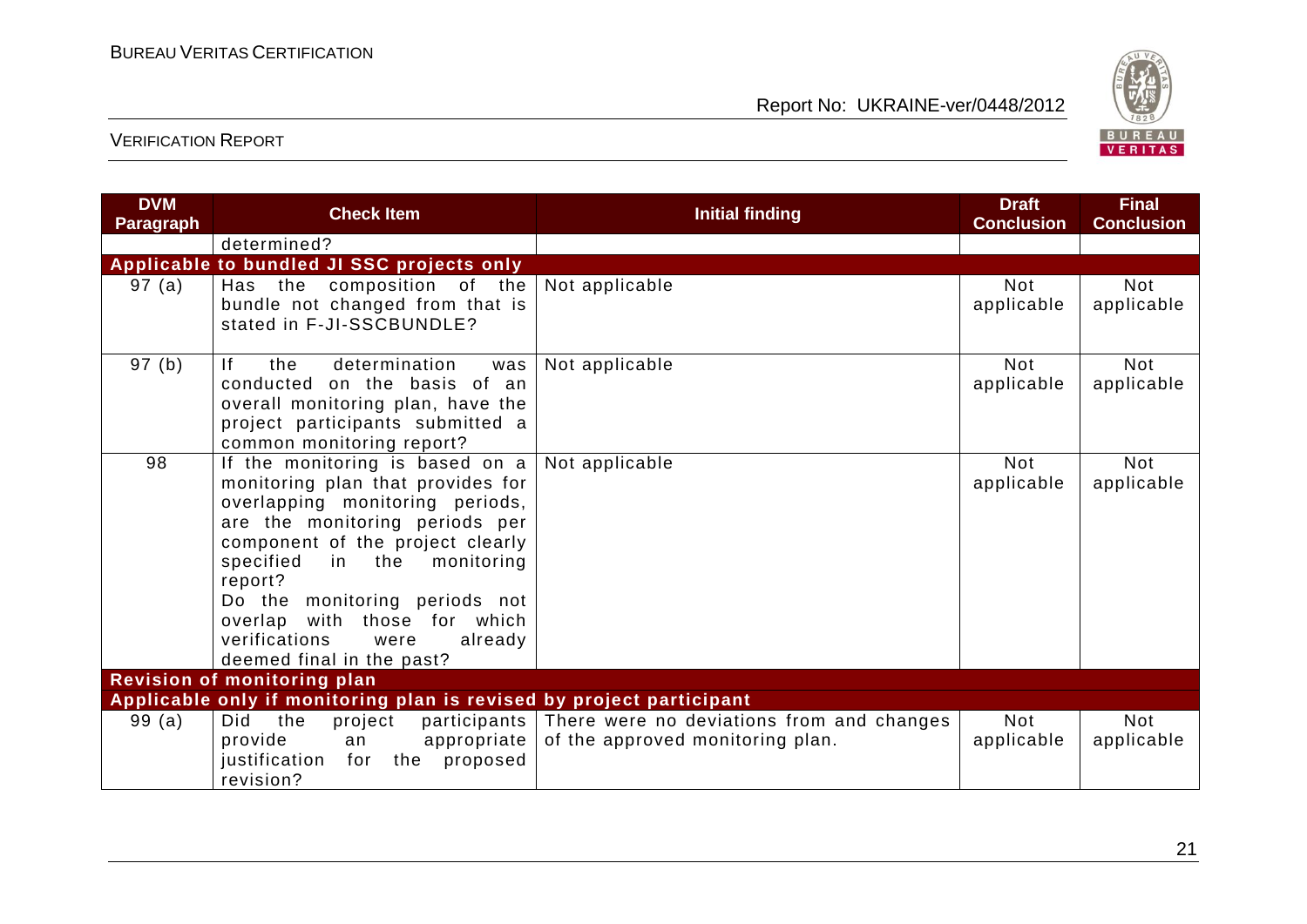

| <b>DVM</b><br><b>Paragraph</b> | <b>Check Item</b>                                                                                                                                                                                                                                                                            | <b>Initial finding</b>                                                                                                                                                                                                                                                                                                                                                                                                                                                                                                                                                                                                                         | <b>Draft</b><br><b>Conclusion</b>              | <b>Final</b><br><b>Conclusion</b> |
|--------------------------------|----------------------------------------------------------------------------------------------------------------------------------------------------------------------------------------------------------------------------------------------------------------------------------------------|------------------------------------------------------------------------------------------------------------------------------------------------------------------------------------------------------------------------------------------------------------------------------------------------------------------------------------------------------------------------------------------------------------------------------------------------------------------------------------------------------------------------------------------------------------------------------------------------------------------------------------------------|------------------------------------------------|-----------------------------------|
| 99 (b)                         | the proposed revision<br>Does<br>improve the accuracy and/or<br>applicability<br>of<br>information<br>collected compared<br>to<br>the<br>original monitoring plan without<br>changing conformity with the<br>relevant rules and regulations for<br>the establishment of monitoring<br>plans? | Not applicable                                                                                                                                                                                                                                                                                                                                                                                                                                                                                                                                                                                                                                 | <b>Not</b><br>applicable                       | Not<br>applicable                 |
| Data management                |                                                                                                                                                                                                                                                                                              |                                                                                                                                                                                                                                                                                                                                                                                                                                                                                                                                                                                                                                                |                                                |                                   |
| 101 $(a)$                      | Is the implementation of data<br>collection<br>procedures<br>in<br>accordance with the monitoring<br>plan, including the quality control  <br>and<br>quality<br>assurance<br>procedures?                                                                                                     | The implementation of data collection<br>procedures, including the quality control and<br>quality assurance procedures, are<br>in in<br>accordance with the determined PDD and<br>the monitoring plan.<br>CAR 08. Please, in the Section C.1. of the<br>MR, provide the description of how the<br>monitoring of natural gas consumption by<br>individuals and legal entities occurs at the<br>enterprise.<br><b>CAR 09.</b> Please, in the MR, add information<br>on calibration / verification of gas meters of<br>legal entities.<br>CL 02. Please, in Section C.3. provide<br>references to the Resolution of the NERC<br>dated 04/01/2010. | <b>CAR 08</b><br><b>CAR 09</b><br><b>CL 02</b> | OK.<br>OK.<br><b>OK</b>           |
| 101 (b)                        | Is the function of the monitoring<br>including<br>equipment,                                                                                                                                                                                                                                 | All the equipment, involved in the project<br>its monitoring, operates, is calibrated and                                                                                                                                                                                                                                                                                                                                                                                                                                                                                                                                                      | <b>CL 03</b>                                   | OK                                |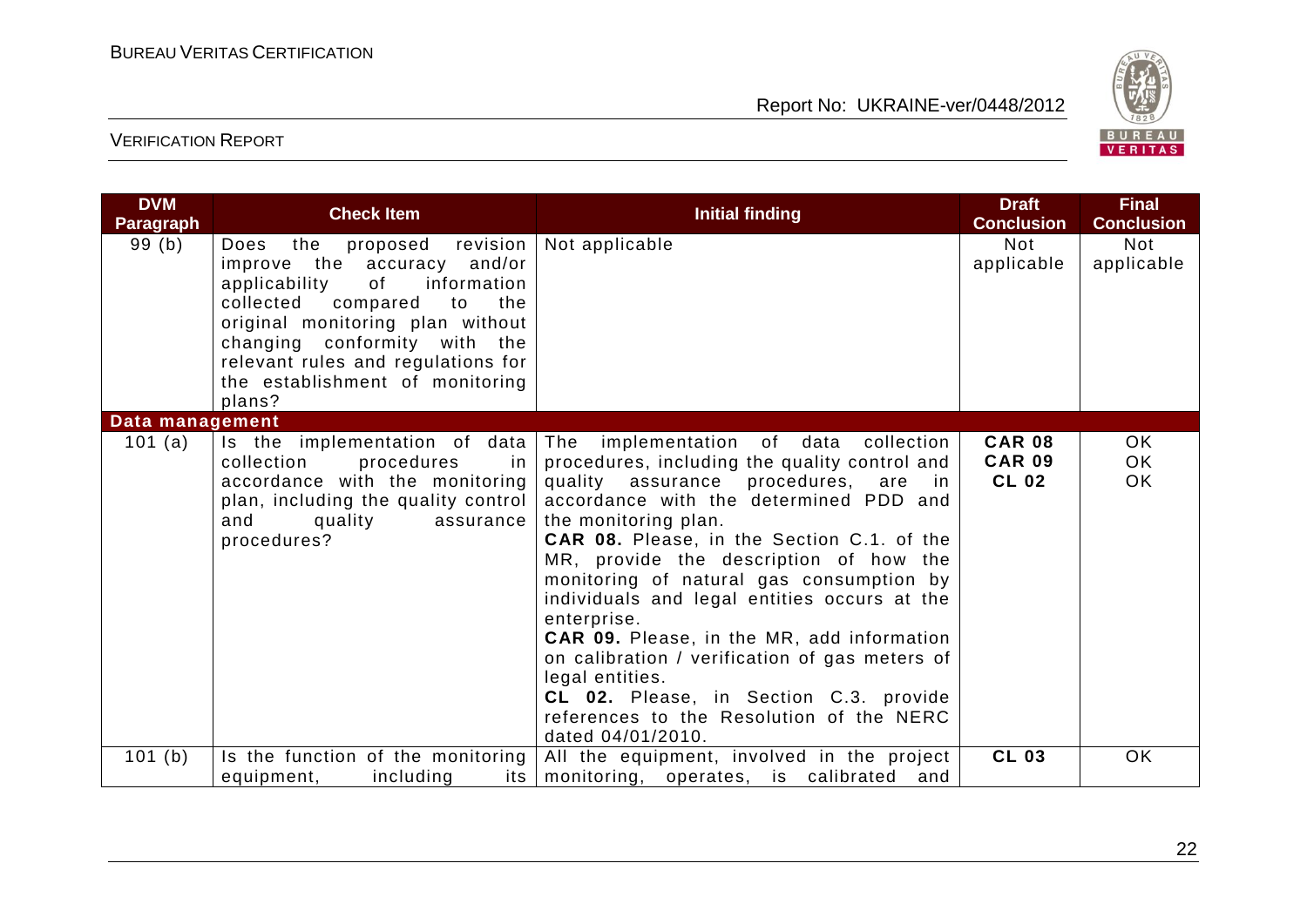

| <b>DVM</b><br><b>Paragraph</b> | <b>Check Item</b>                                                                                                                                              | <b>Initial finding</b>                                                                                                                                                                                                                                                                                                   | <b>Draft</b><br><b>Conclusion</b> | <b>Final</b><br><b>Conclusion</b> |
|--------------------------------|----------------------------------------------------------------------------------------------------------------------------------------------------------------|--------------------------------------------------------------------------------------------------------------------------------------------------------------------------------------------------------------------------------------------------------------------------------------------------------------------------|-----------------------------------|-----------------------------------|
|                                | calibration status, is in order?                                                                                                                               | maintained according to manufacturer's<br>instructions and standards of the industry.<br>CL 03. Please, provide information on<br>periodicity of calibration / verification of<br>metering devices.                                                                                                                      |                                   |                                   |
| 101 $(c)$                      | the<br>monitoring  <br>used<br>for<br>maintained<br>traceable<br>in l<br>$\mathbf{a}$<br>manner?                                                               | Are the evidence and records All the information that is necessary for<br>GHG emission reductions monitoring is<br>stored in paper and/or electronic formats.                                                                                                                                                            | <b>OK</b>                         | OK                                |
| 101(d)                         | collection<br>the<br>data<br>and<br>Is.<br>management system<br>for<br>the<br>project in accordance with the<br>monitoring plan?                               | The data collection and management system<br>for the project is in accordance with the<br><b>PDD</b><br>and the monitoring<br>plan.<br>The<br>verification team confirms the effectiveness<br>of the existing management and operating<br>systems and considers them suitable for<br>reliable monitoring of the project. | <b>OK</b>                         | OK                                |
|                                |                                                                                                                                                                | Verification regarding programs of activities (additional elements for assessment)                                                                                                                                                                                                                                       |                                   |                                   |
| 102                            | Is any JPA that has not been<br>added to the JI PoA not verified?                                                                                              | Not applicable                                                                                                                                                                                                                                                                                                           | <b>Not</b><br>applicable          | <b>Not</b><br>applicable          |
| 103                            | Is the verification based on the<br>monitoring reports of all JPAs to<br>be verified?                                                                          | Not applicable                                                                                                                                                                                                                                                                                                           | <b>Not</b><br>applicable          | <b>Not</b><br>applicable          |
| 103                            | Does the verification ensure the<br>accuracy and conservativeness<br>of the emission reductions or<br>enhancements<br>0f<br>removals<br>generated by each JPA? | Not applicable                                                                                                                                                                                                                                                                                                           | <b>Not</b><br>applicable          | <b>Not</b><br>applicable          |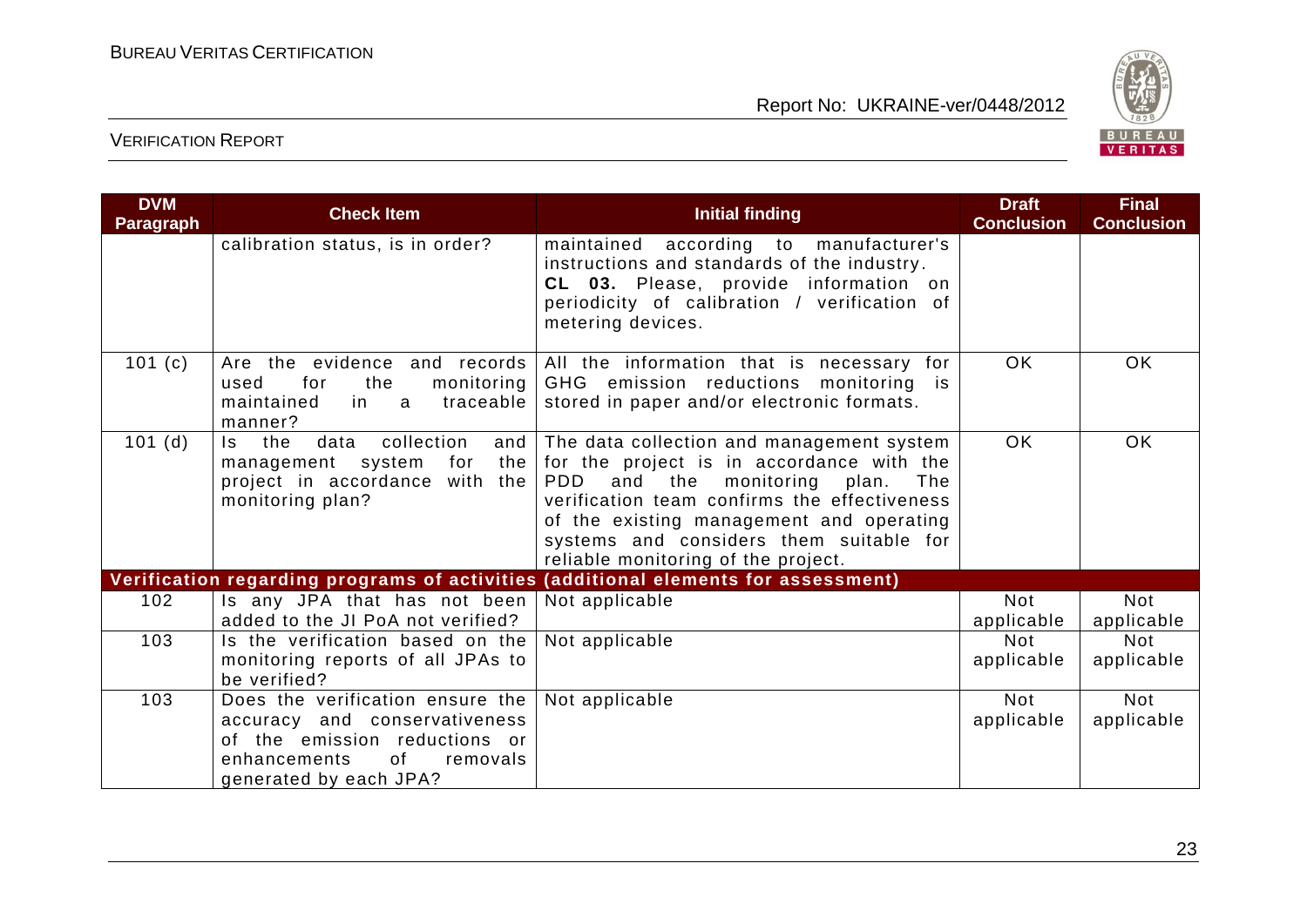

| <b>DVM</b><br><b>Paragraph</b> | <b>Check Item</b>                                                                                                                                                                                                                                                                                                                                                                                                                                                                                               | <b>Initial finding</b> | <b>Draft</b><br><b>Conclusion</b> | <b>Final</b><br><b>Conclusion</b> |
|--------------------------------|-----------------------------------------------------------------------------------------------------------------------------------------------------------------------------------------------------------------------------------------------------------------------------------------------------------------------------------------------------------------------------------------------------------------------------------------------------------------------------------------------------------------|------------------------|-----------------------------------|-----------------------------------|
| 104                            | Does the monitoring period not<br>overlap with previous monitoring                                                                                                                                                                                                                                                                                                                                                                                                                                              | Not applicable         | <b>Not</b><br>applicable          | <b>Not</b><br>applicable          |
| 105                            | periods?<br><b>AIE</b><br>lf.<br>the<br>of<br>learns<br>an<br>erroneously included JPA, has<br>the AIE informed the JISC of its<br>findings in writing?                                                                                                                                                                                                                                                                                                                                                         | Not applicable         | <b>Not</b><br>applicable          | <b>Not</b><br>applicable          |
|                                | Applicable to sample-based approach only                                                                                                                                                                                                                                                                                                                                                                                                                                                                        |                        |                                   |                                   |
| 106                            | Does the sampling plan prepared<br>by the AIE:<br>(a) Describe its sample selection,<br>taking into<br>account that:<br>(i) For each verification that<br>uses a sample-based approach,<br>the sample selection shall be<br>sufficiently representative of the<br>JPAs in the JI PoA<br>such<br>extrapolation to<br>all<br><b>JPAs</b><br>identified for that verification is<br>reasonable, taking into account<br>differences<br>the<br>among<br>characteristics of JPAs, such<br>as:<br>- The types of JPAs; | Not applicable         | <b>Not</b><br>applicable          | <b>Not</b><br>applicable          |
|                                | The complexity<br>of<br>the<br>applicable technologies and/or                                                                                                                                                                                                                                                                                                                                                                                                                                                   |                        |                                   |                                   |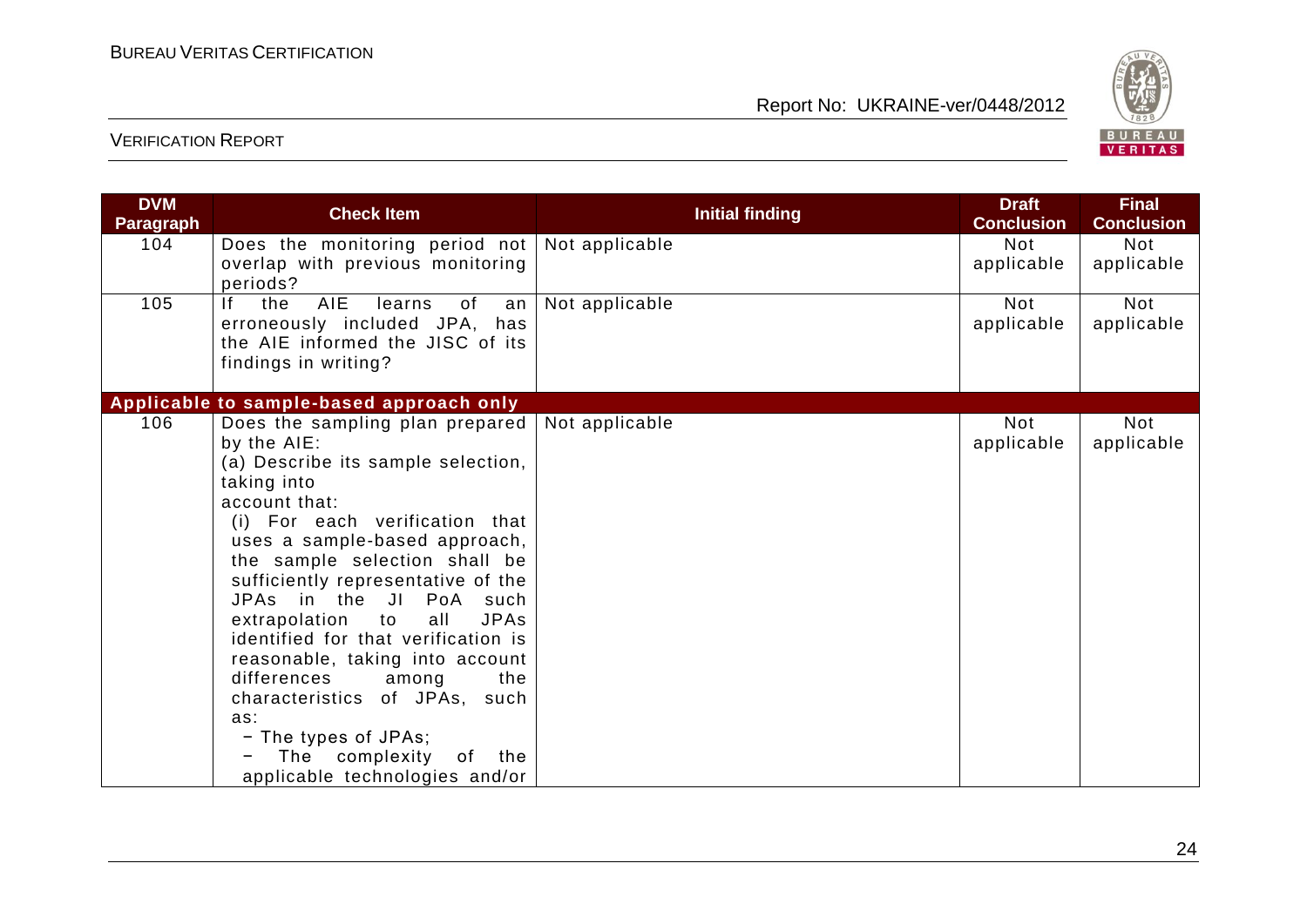

| <b>DVM</b><br><b>Paragraph</b> | <b>Check Item</b>                                                                                                                                                                                                                                                                                                                                                          | <b>Initial finding</b> | <b>Draft</b><br><b>Conclusion</b> | <b>Final</b><br><b>Conclusion</b> |
|--------------------------------|----------------------------------------------------------------------------------------------------------------------------------------------------------------------------------------------------------------------------------------------------------------------------------------------------------------------------------------------------------------------------|------------------------|-----------------------------------|-----------------------------------|
|                                | measures used;<br>- The geographical location of<br>each JPA;<br>- The amounts of expected<br>emission reductions of the<br>JPAs being verified;<br>- The number of JPAs for<br>which emission reductions are<br>being verified;<br>- The length of monitoring<br>periods of the JPAs being<br>verified; and<br>- The samples selected for<br>prior verifications, if any? |                        |                                   |                                   |
| 107                            | Is the sampling plan ready for<br>publication<br>through<br>the<br>along<br>secretariat<br>with<br>the<br>verification report and supporting<br>documentation?                                                                                                                                                                                                             | Not applicable         | <b>Not</b><br>applicable          | Not<br>applicable                 |
| 108                            | AIE<br>the<br>made<br>site<br>Has<br>inspections of at least the square<br>root of the number of total JPAs,<br>rounded to the upper whole<br>number? If the AIE makes no site<br>inspections<br>fewer<br>or<br>site<br>inspections than the square root<br>of the number of total JPAs,<br>rounded to the upper<br>whole                                                  | Not applicable         | <b>Not</b><br>applicable          | <b>Not</b><br>applicable          |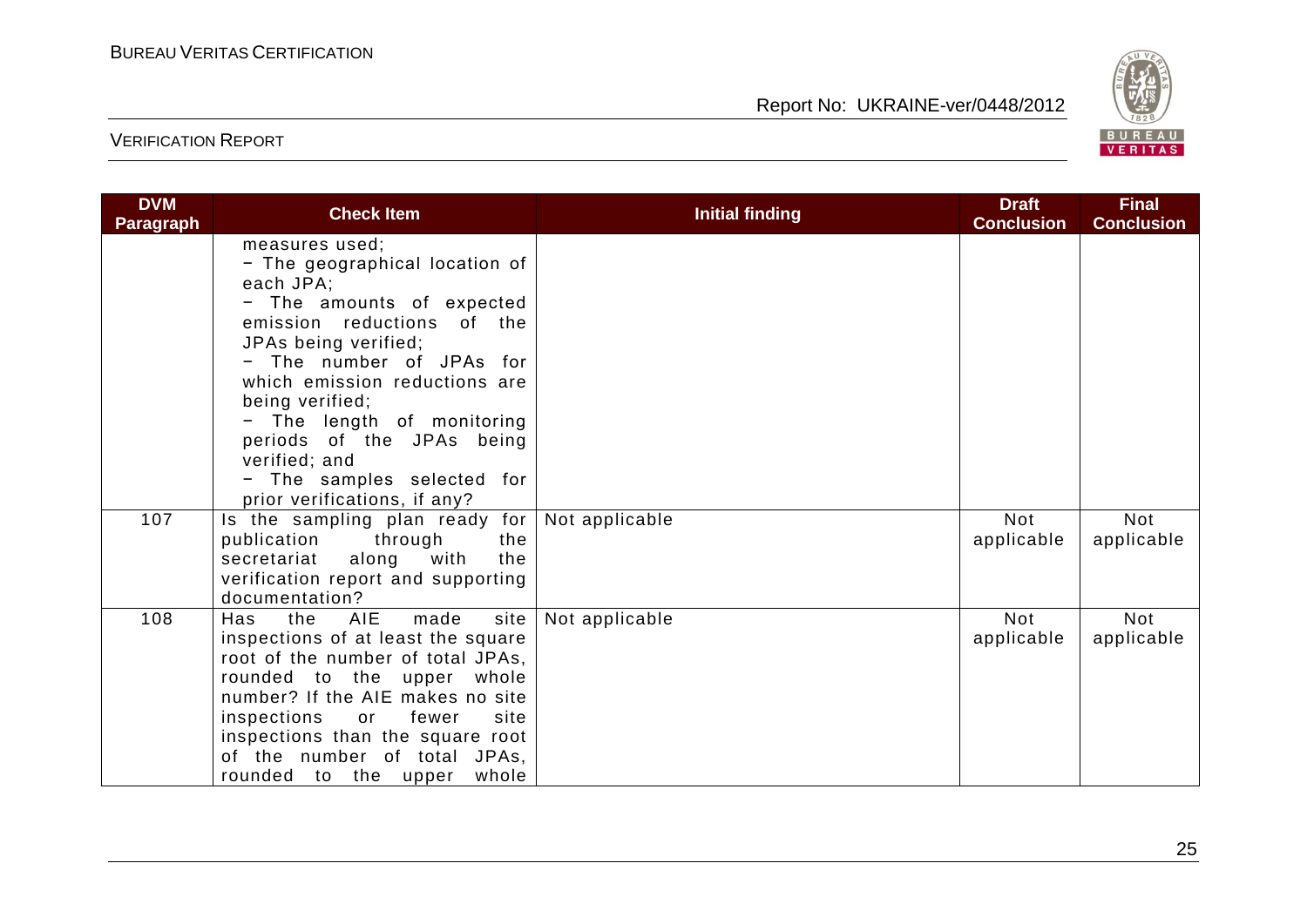

| <b>DVM</b><br>Paragraph | <b>Check Item</b>                                                                                                                                                                                                                          | <b>Initial finding</b> | <b>Draft</b><br><b>Conclusion</b> | <b>Final</b><br><b>Conclusion</b> |
|-------------------------|--------------------------------------------------------------------------------------------------------------------------------------------------------------------------------------------------------------------------------------------|------------------------|-----------------------------------|-----------------------------------|
|                         | AIE<br>then does the<br>number,<br>provide a reasonable explanation<br>and justification?                                                                                                                                                  |                        |                                   |                                   |
| 109                     | Is the sampling plan available for $\vert$ Not applicable<br>submission to the secretariat for<br>the JISC's ex ante assessment?<br>(Optional)                                                                                             |                        | Not<br>applicable                 | <b>Not</b><br>applicable          |
| 110                     | If the AIE learns of a fraudulently   Not applicable<br>included JPA, a fraudulently<br>monitored JPA or an inflated<br>number of emission reductions<br>claimed in a JI PoA, has the AIE<br>informed the JISC of the fraud in<br>writing? |                        | Not<br>applicable                 | Not<br>applicable                 |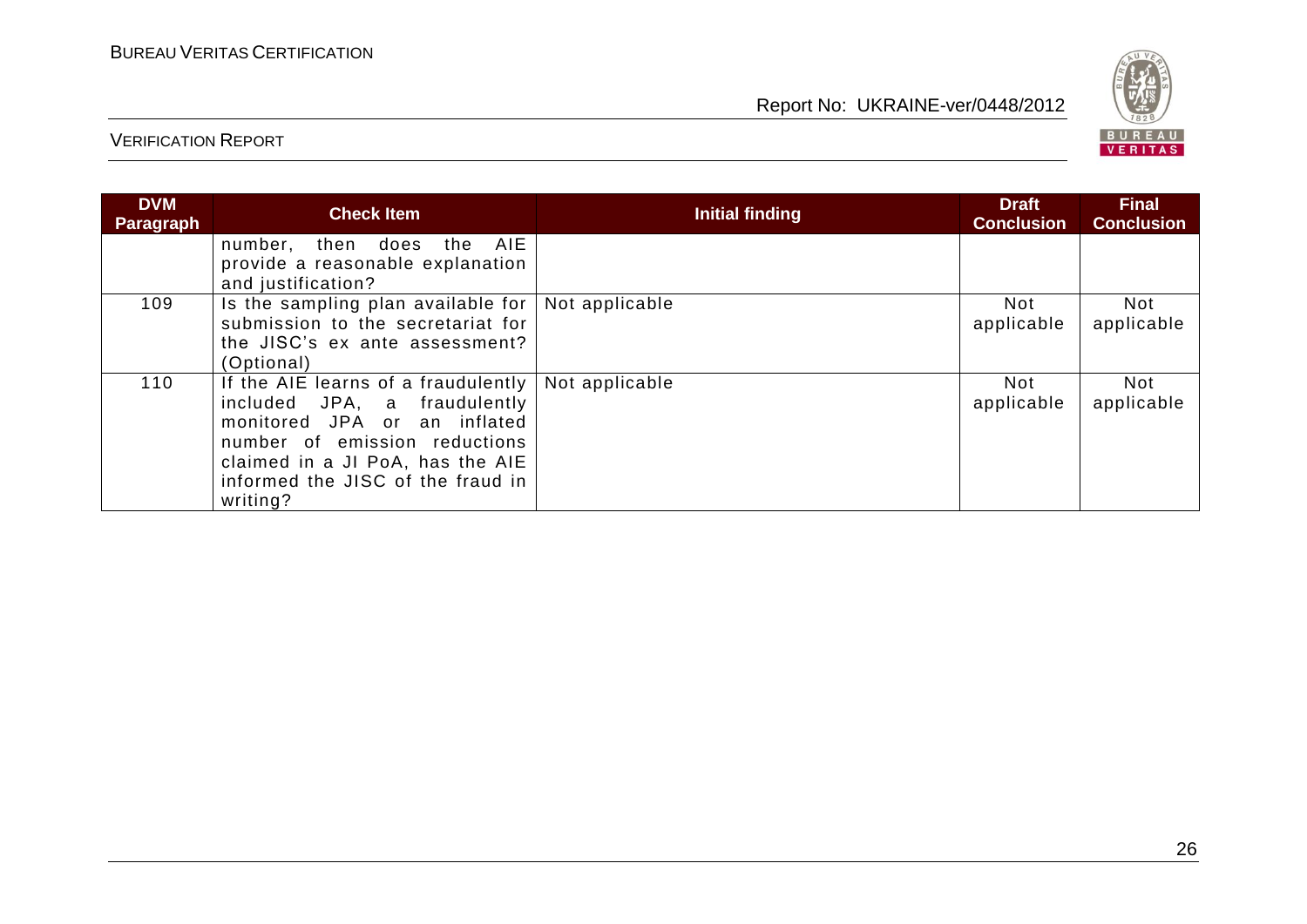

#### VERIFICATION REPORT

# **Table 2. Resolution of Corrective Action and Clarification Requests**

| Draft report clarifications and<br>corrective action requests by<br>verification team                                                                                                           | Ref. to<br>checklist<br>question in<br>table 1 | Summary of project participant<br>response                                                                                                                                                                                                                                                                                                                                     | <b>Verification team</b><br>conclusion                                                   |
|-------------------------------------------------------------------------------------------------------------------------------------------------------------------------------------------------|------------------------------------------------|--------------------------------------------------------------------------------------------------------------------------------------------------------------------------------------------------------------------------------------------------------------------------------------------------------------------------------------------------------------------------------|------------------------------------------------------------------------------------------|
| <b>CAR 01.</b> Number of the Letter of Approval<br>issued by the host Party is incorrect. Please<br>state correct number of the Letter of Approval.                                             | 90                                             | The project was approved by Party<br>(the host country) in September<br>2011 (Letter of Approval No.<br>2401/23/7<br>dated<br>05/09/2011<br>issued by the State Environmental<br>Investment Agency.                                                                                                                                                                            | The issue is closed based<br>relevant<br>corrections<br>on<br>made in the MR version 02. |
| <b>CAR 02.</b> The name of the company (form of<br>ownership) where the project is implemented is<br>incorrect.                                                                                 | 92                                             | The name of the company is PJSC<br>"Odesagas". Relevant corrections<br>were made in the MR version 02.                                                                                                                                                                                                                                                                         | The issue is closed taking<br>into account changes made<br>in the MR.                    |
| <b>CAR 03.</b> Please, provide a comprehensive list<br>of construction and reconstruction facilities that<br>are planned under the project in accordance<br>with the determined PDD version 02. | 93                                             | The project scenario provides for<br>territorial expansion of the gas<br>supply system, which includes<br>construction and reconstruction of:<br>Gas distribution<br>networks<br>(GDNs);<br>distribution<br>Gas<br>points<br>(GDPs) including cabinet-<br>type gas distribution points<br>$(CGDPs)$ .<br>Annex 2 to the MR contains the<br>registry of gas networks with legal | The issue is closed based<br>on the information provided.                                |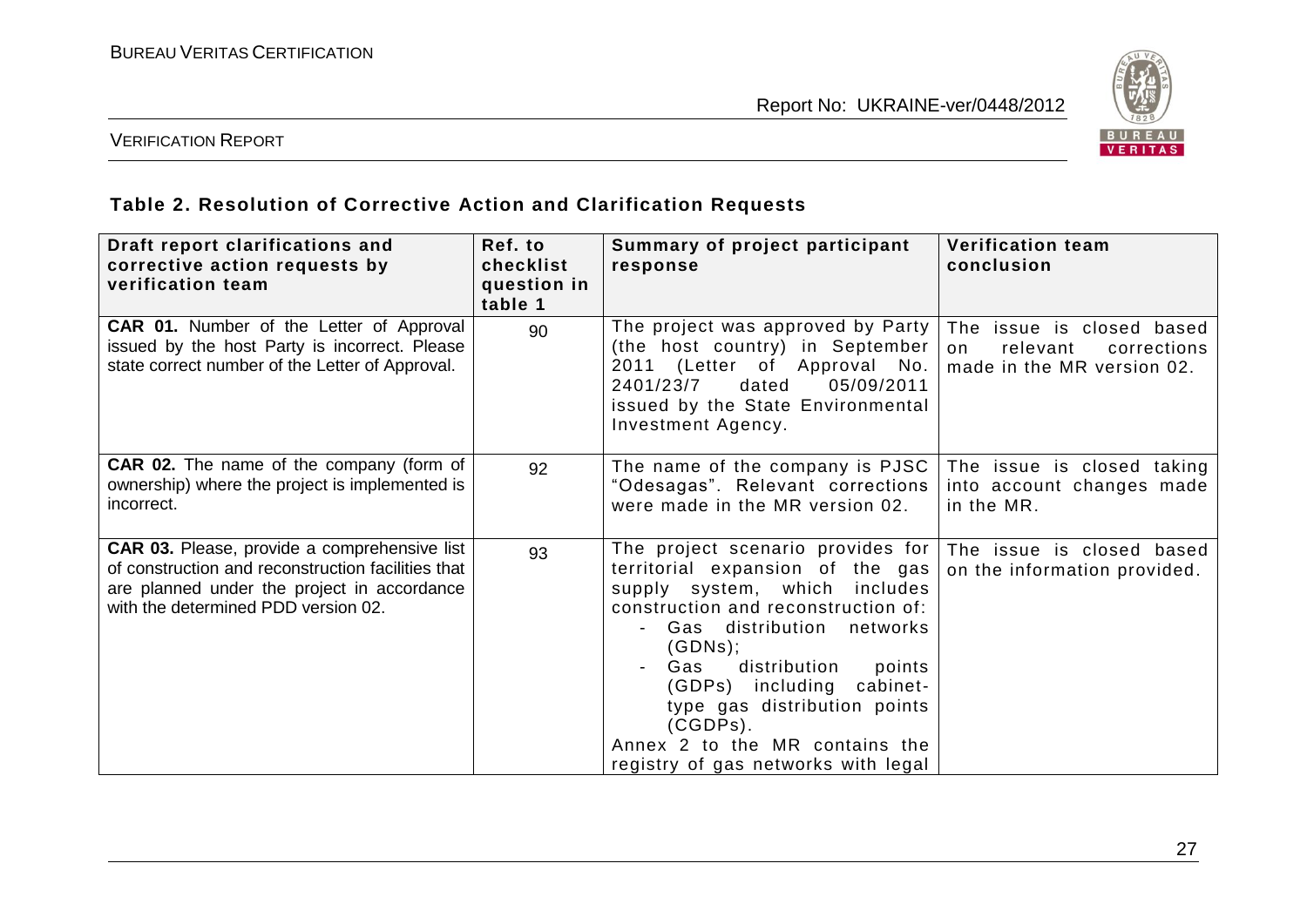

|                                                                                                                                                                                         |    | regulatory documents.                                                                                                                                                                                                                                                                                                                                                                                                                                                                                                                                                                                                                                                                                                                                                                      |                                                                                             |
|-----------------------------------------------------------------------------------------------------------------------------------------------------------------------------------------|----|--------------------------------------------------------------------------------------------------------------------------------------------------------------------------------------------------------------------------------------------------------------------------------------------------------------------------------------------------------------------------------------------------------------------------------------------------------------------------------------------------------------------------------------------------------------------------------------------------------------------------------------------------------------------------------------------------------------------------------------------------------------------------------------------|---------------------------------------------------------------------------------------------|
| <b>CAR</b><br>04.<br>Please<br>provide<br>a<br>comprehensive<br>list<br>of<br>activities<br>planned under the<br>monitoring<br>-in<br>accordance with the determined PDD<br>version 02. | 94 | Monitoring plan provides for the<br>following measures:<br>1. Identification of all potential<br>sources of emissions in the<br>framework of the project.<br>2. Collection of information on<br>greenhouse gas emissions under<br>the project during the crediting<br>period.<br>Assessment of the project<br>3.<br>implementation schedule.<br>4 Collection of the information on<br>equipment,<br>metering<br>its<br>calibration.<br>5 Collection and archiving of<br>information on the impact of<br>project<br>activities<br>on<br>the<br>environment.<br>6. Data archiving.<br>7. Identification of the structure<br>responsible for monitoring the<br>project.<br>8. Analysis of organization of<br>personnel training.<br>Relevant information is provided in<br>the MR version 02. | The issue is closed on the<br>basis of the information<br>provided in the MR version<br>02. |
| CAR 05. Please provide adequate<br>justification for the absence of leakage<br>in the project in Section B.2.3.                                                                         | 94 | According to the methodology provided in   The issue is closed based<br>the determined PDD, version 02, indirect<br>extraneous leakage of $CO_2$ , $CH_4$ , N <sub>2</sub> O                                                                                                                                                                                                                                                                                                                                                                                                                                                                                                                                                                                                               | on the explanations provided<br>in the MR version 02.                                       |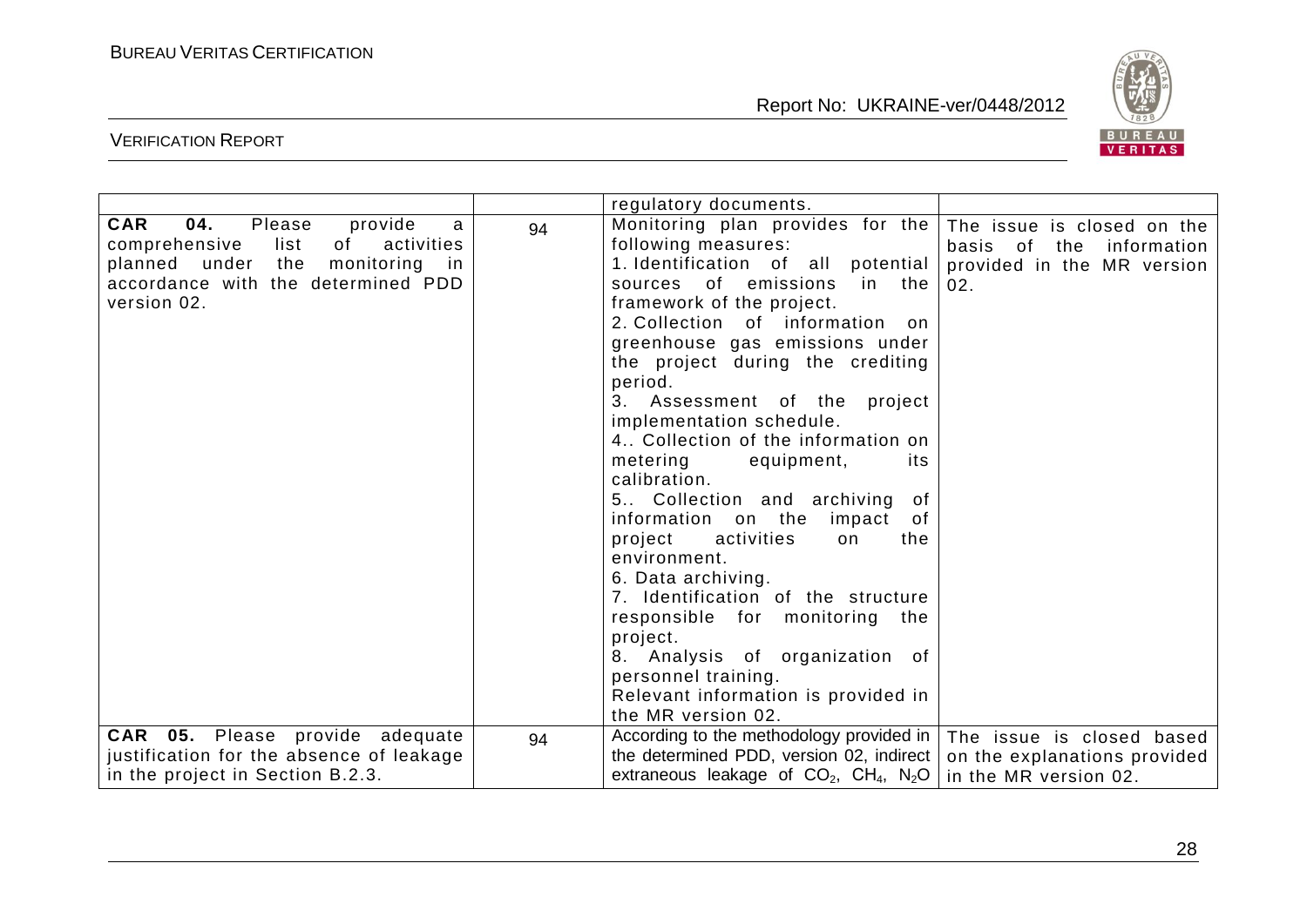

|                                                                                                                                                                                                                                                               |         | from oil and coal extraction activities,<br>petrol combustion by transport during<br>transportation of diesel oil and coal to end<br>excluded<br>consumers<br>from a<br>are<br>conservative standpoint. According to the<br>determined PDD methane leakage in the<br>course of gas transportation by gas<br>transportation networks is included in the<br>project emissions.<br>Necessary explanation was added in the<br>MR version 02. |                                                                                     |
|---------------------------------------------------------------------------------------------------------------------------------------------------------------------------------------------------------------------------------------------------------------|---------|------------------------------------------------------------------------------------------------------------------------------------------------------------------------------------------------------------------------------------------------------------------------------------------------------------------------------------------------------------------------------------------------------------------------------------------|-------------------------------------------------------------------------------------|
| <b>CAR 06.</b> For the parameters of net<br>calorific value of natural gas and fossil<br>fuel of "fuel" type data units are<br>incorrect. Please make the appropriate<br>corrections.                                                                         | 94      | $NCV_{gas}^{y}$ - net calorific value of natural gas<br>$(TJ/ths m3)$ ;<br>$NCV_{\text{fuel}}^{y}$ - net calorific value of fossil fuel<br>of "fuel" type $(TJ/t)$ ;<br>Necessary corrections were made in the<br>MR version 02.                                                                                                                                                                                                         | The issue is closed on the<br>basis of the correction made<br>in the MR version 02. |
| <b>CAR 07.</b> Description of the parameters used to<br>determine corrective factor in Formula 10<br>(Section D.1.2.) doesn't coincide with the<br>description of the same parameters in Table 3<br>of Section B.2.1. Please make appropriate<br>corrections. | 95(b)   | Necessary corrections were made in<br>Section B.2.1. in the MR version 02.                                                                                                                                                                                                                                                                                                                                                               | The issue is closed on the<br>basis of the correction made<br>in the MR version 02. |
| CAR 08. Please, in the Section C.1. of<br>the MR, provide the description of how<br>monitoring<br>of<br>natural<br>the<br>gas<br>consumption by individuals and legal<br>entities occurs at the enterprise.                                                   | 101 (a) | The structure of project monitoring<br>data collection is provided<br>in.<br>Figure 2 of the MR version 02.                                                                                                                                                                                                                                                                                                                              | The issue is closed on the<br>basis of<br>the<br>information<br>provided.           |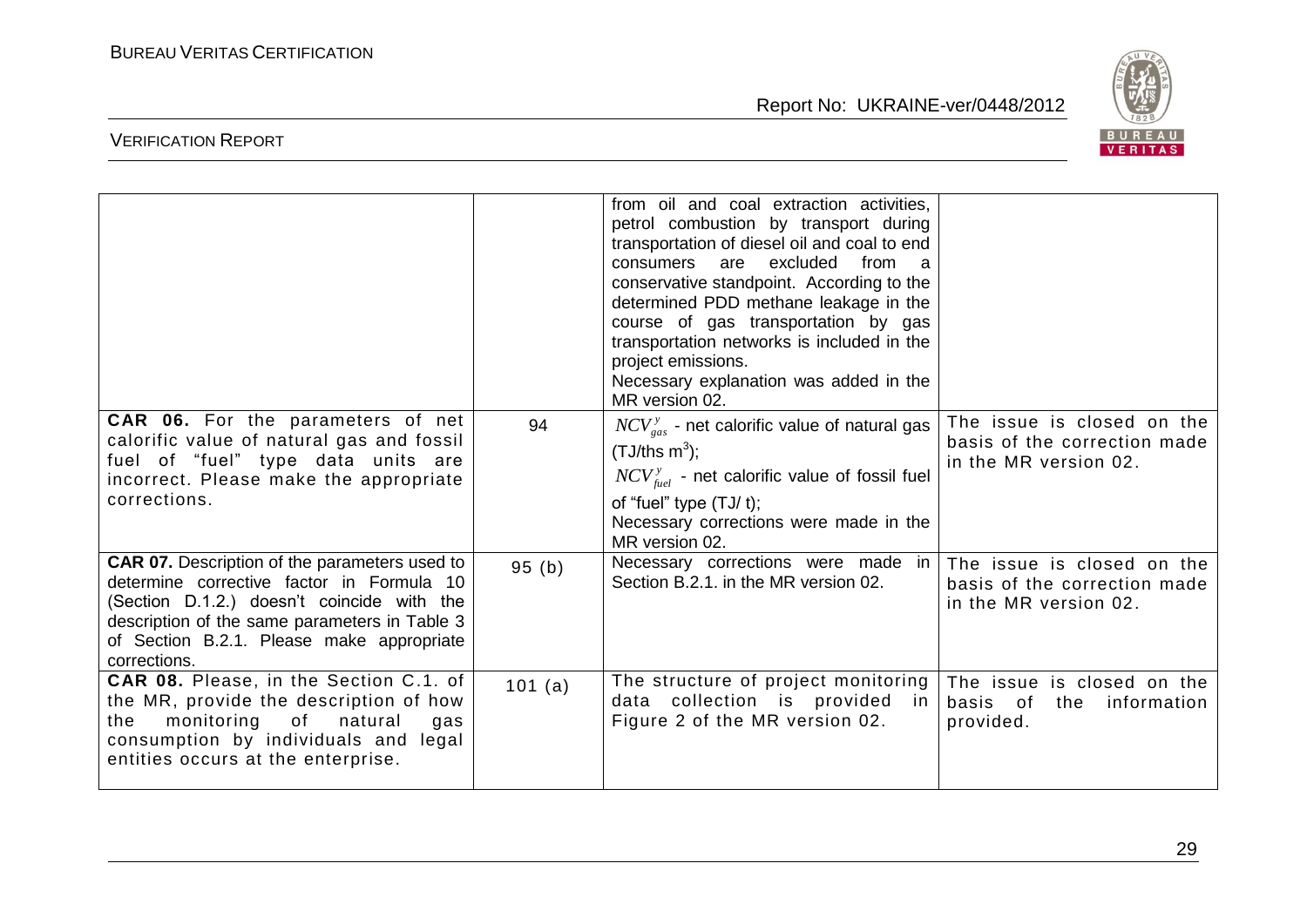

| CAR 09. Please, in the MR, add<br>information on calibration / verification<br>of gas meters of legal entities.                                                                                   | 101(a) | According to paragraph 6 of the<br>Model Agreement on the provision<br>of gas supply services, approved<br>by NERC as of 04/01/2000 № 1<br>(registered by Ministry of Justice<br>01/02/2000<br>Nº<br>57/4278<br>on<br>maintenance of<br>gas<br>supply<br>systems inside buildings (low-<br>pressure gas<br>pipelines, gas<br>meters, gas appliances, devices<br>necessary for use of gas in<br>everyday life) is the responsibility<br>of gas transportation organization.<br>Calibration and verification of legal<br>entity's gas meters are performed<br>by respective departments of<br>these<br><b>PJSC</b><br>enterprises.<br>"Odesagas" supervises<br>the<br>verification and calibration of gas<br>meters, held by legal entities<br>periodically. | The issue is closed on the<br>basis of the information<br>provided.                            |
|---------------------------------------------------------------------------------------------------------------------------------------------------------------------------------------------------|--------|------------------------------------------------------------------------------------------------------------------------------------------------------------------------------------------------------------------------------------------------------------------------------------------------------------------------------------------------------------------------------------------------------------------------------------------------------------------------------------------------------------------------------------------------------------------------------------------------------------------------------------------------------------------------------------------------------------------------------------------------------------|------------------------------------------------------------------------------------------------|
| CL 01. GHG emission reductions that are<br>achieved in the monitoring period don't<br>coincide with the values stated in<br>the<br>determined PDD.<br>Please<br>justify<br>this<br>inconsistency. | 92     | To make quantitative estimation of<br>GHG emission reductions values<br>of some parameters (net calorific<br>values of all fuels, carbon<br>emission factors from fossil fuel<br>combustion, carbon<br>oxidation<br>from<br>fossil<br>fuel<br>factors<br>combustion), which are listed in<br>the<br>National<br>of<br>inventory                                                                                                                                                                                                                                                                                                                                                                                                                            | The issue is closed on the<br>basis of the<br>information<br>provided in the MR version<br>02. |